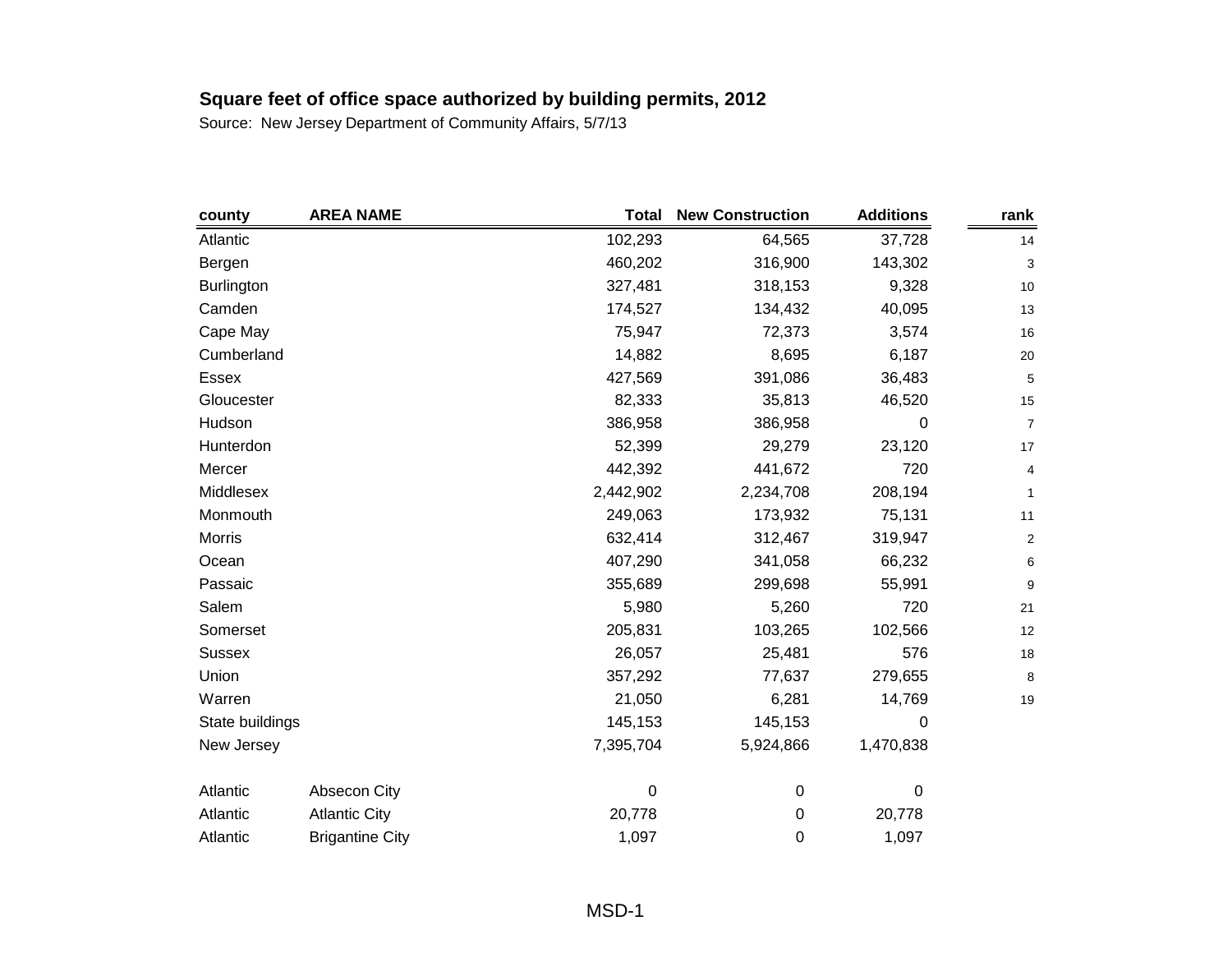| county   | <b>AREA NAME</b>            | <b>Total</b> | <b>New Construction</b> | <b>Additions</b> | rank |
|----------|-----------------------------|--------------|-------------------------|------------------|------|
| Atlantic | Buena Borough               | 11,175       | 11,175                  | 0                |      |
| Atlantic | <b>Buena Vista Township</b> | 0            | 0                       | 0                |      |
| Atlantic | Corbin City                 | 0            | 0                       | 0                |      |
| Atlantic | Egg Harbor City             | 0            | 0                       | 0                |      |
| Atlantic | Egg Harbor Township         | 24,058       | 20,912                  | 3,146            |      |
| Atlantic | <b>Estell Manor City</b>    | 0            | 0                       | 0                |      |
| Atlantic | Folsom Borough              | 25,566       | 23,850                  | 1,716            |      |
| Atlantic | <b>Galloway Township</b>    | 6,077        | 2,453                   | 3,624            |      |
| Atlantic | Hamilton Township           | 0            | 0                       | 0                |      |
| Atlantic | Hammonton Town              | 7,197        | 2,470                   | 4,727            |      |
| Atlantic | Linwood City                | 0            | 0                       | 0                |      |
| Atlantic | Longport Borough            | 0            | 0                       | 0                |      |
| Atlantic | Margate City                | 1,741        | 1                       | 1,740            |      |
| Atlantic | Mullica Township            | 0            | 0                       | 0                |      |
| Atlantic | Northfield City             | 0            | 0                       | 0                |      |
| Atlantic | Pleasantville City          | 3,704        | 3,704                   | 0                |      |
| Atlantic | Port Republic City          | 0            | 0                       | 0                |      |
| Atlantic | Somers Point City           | 0            | 0                       | 0                |      |
| Atlantic | <b>Ventnor City</b>         | 900          | 0                       | 900              |      |
| Atlantic | <b>Weymouth Township</b>    | 0            | 0                       | 0                |      |
| Bergen   | Allendale Borough           | 0            | 0                       | 0                |      |
| Bergen   | Alpine Borough              | 0            | 0                       | 0                |      |
| Bergen   | Bergenfield Borough         | 0            | 0                       | 0                |      |
| Bergen   | Bogota Borough              | 0            | 0                       | 0                |      |
| Bergen   | Carlstadt Borough           | 0            | 0                       | 0                |      |
| Bergen   | Cliffside Park Borough      | 0            | 0                       | 0                |      |
| Bergen   | Closter Borough             | 0            | 0                       | 0                |      |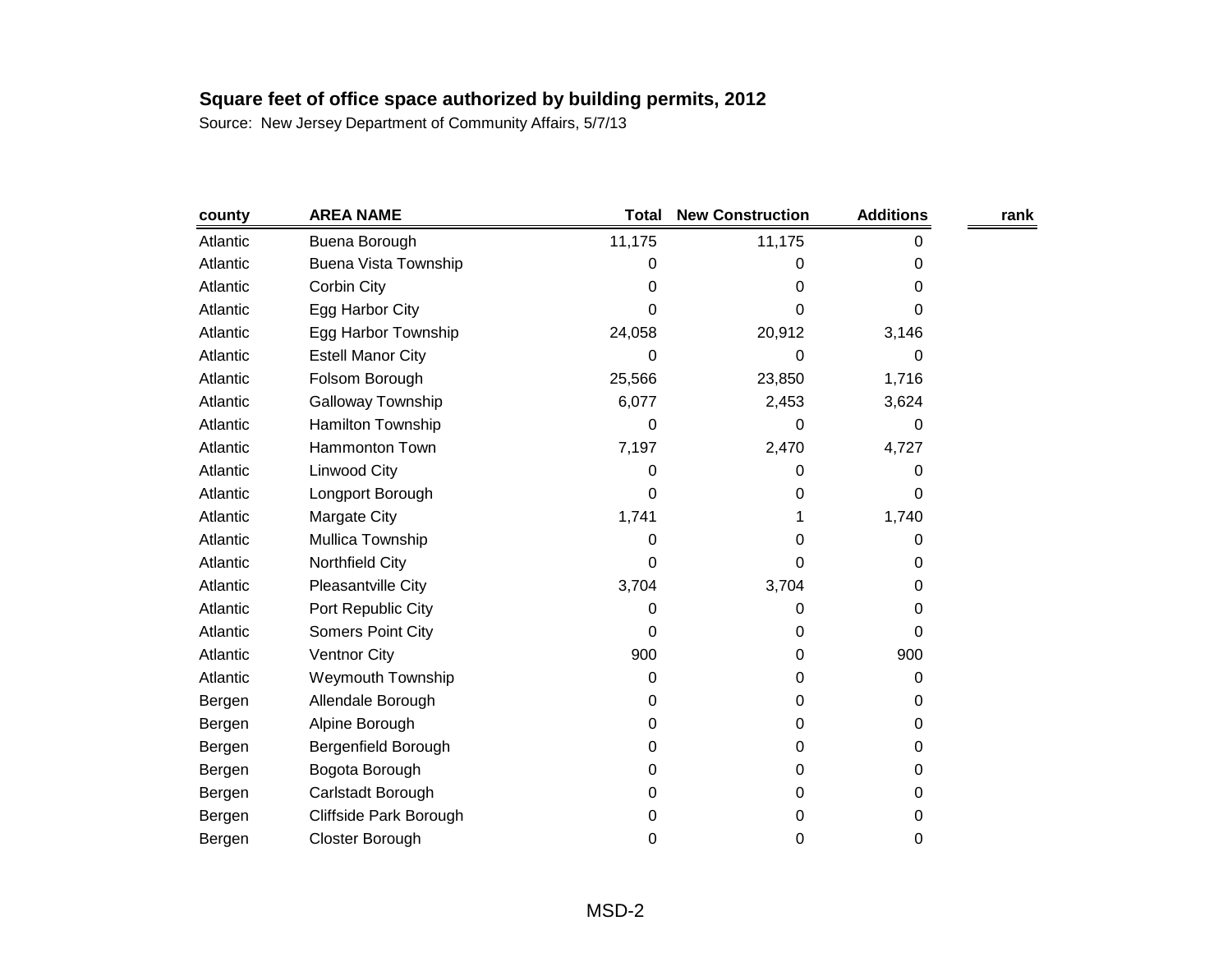| county | <b>AREA NAME</b>          | <b>Total</b> | <b>New Construction</b> | <b>Additions</b> | rank |
|--------|---------------------------|--------------|-------------------------|------------------|------|
| Bergen | Cresskill Borough         | 0            | 0                       | 0                |      |
| Bergen | Demarest Borough          | 0            | 0                       | 0                |      |
| Bergen | Dumont Borough            | O            | 0                       | 0                |      |
| Bergen | Elmwood Park Borough      | 5,323        | 0                       | 5,323            |      |
| Bergen | East Rutherford Borough   | 7,000        | 7,000                   | 0                |      |
| Bergen | Edgewater Borough         | 196,116      | 194,946                 | 1,170            |      |
| Bergen | <b>Emerson Borough</b>    | 0            | 0                       | 0                |      |
| Bergen | Englewood City            | 7,475        | 0                       | 7,475            |      |
| Bergen | Englewood Cliffs Borough  | 14,250       | 14,250                  | 0                |      |
| Bergen | Fair Lawn Borough         | 39,590       | 39,590                  | 0                |      |
| Bergen | Fairview Borough          | 22,853       | 22,853                  | 0                |      |
| Bergen | Fort Lee Borough          | 0            | 0                       | 0                |      |
| Bergen | Franklin Lakes Borough    | 0            | 0                       | 0                |      |
| Bergen | <b>Garfield City</b>      | 0            | 0                       | 0                |      |
| Bergen | Glen Rock Borough         | 0            | 0                       | 0                |      |
| Bergen | Hackensack City           | 23,922       | 640                     | 23,282           |      |
| Bergen | Harrington Park Borough   | 0            | 0                       | 0                |      |
| Bergen | Hasbrouck Heights Borough | 0            | 0                       | 0                |      |
| Bergen | Haworth Borough           | 0            | 0                       | 0                |      |
| Bergen | Hillsdale Borough         | 0            | 0                       | 0                |      |
| Bergen | Ho-Ho-Kus Borough         | 0            | 0                       | 0                |      |
| Bergen | Leonia Borough            | 4,330        | 4,330                   | 0                |      |
| Bergen | Little Ferry Borough      | 2,241        | 2,241                   | 0                |      |
| Bergen | Lodi Borough              | 9,112        | 0                       | 9,112            |      |
| Bergen | Lyndhurst Township        | 3,538        | 3,263                   | 275              |      |
| Bergen | Mahwah Township           | 0            | 0                       | 0                |      |
| Bergen | Maywood Borough           | 60,220       | 0                       | 60,220           |      |
|        |                           |              |                         |                  |      |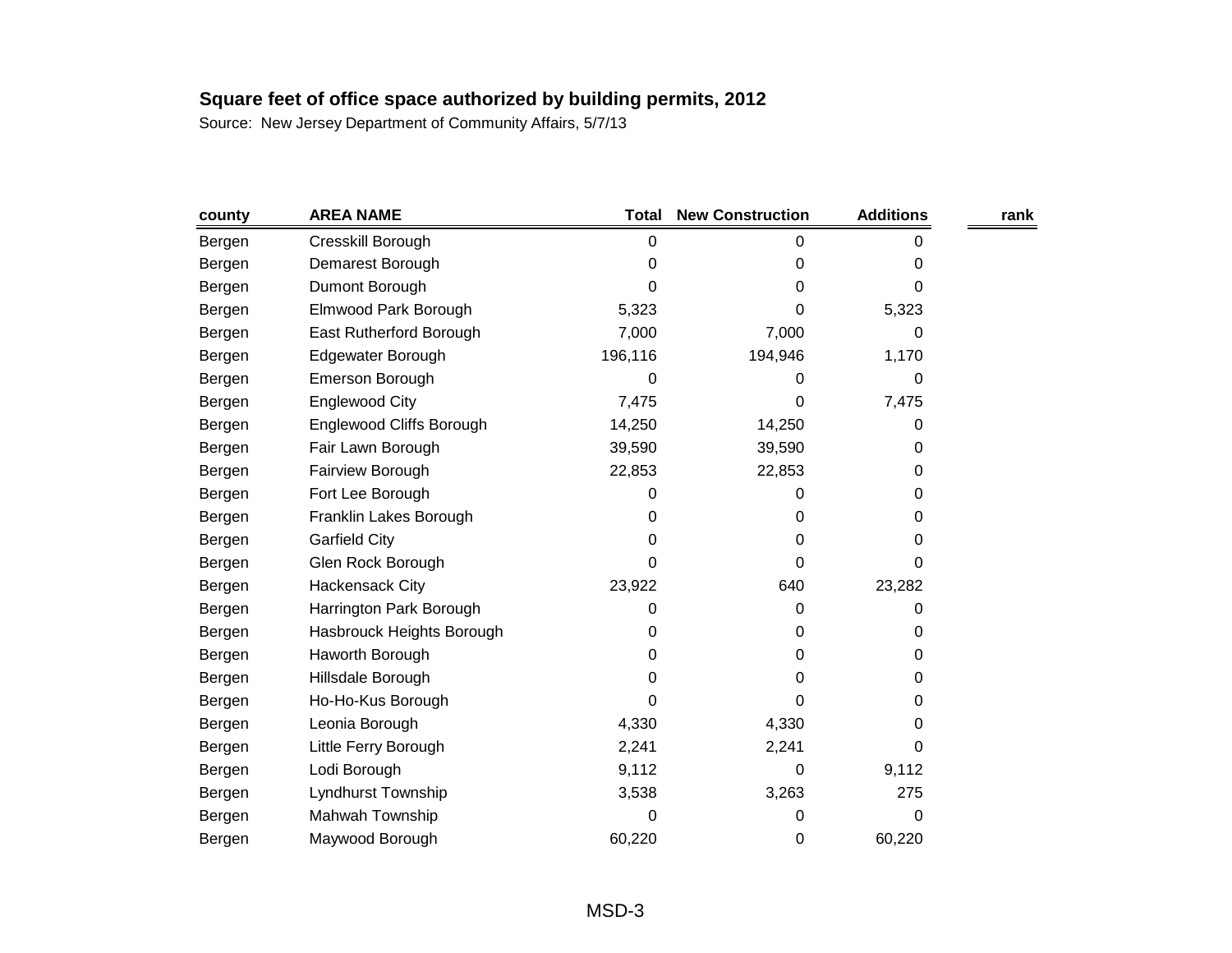| county | <b>AREA NAME</b>          | <b>Total</b> | <b>New Construction</b> | <b>Additions</b> | rank |
|--------|---------------------------|--------------|-------------------------|------------------|------|
| Bergen | Midland Park Borough      | 68           | 0                       | 68               |      |
| Bergen | Montvale Borough          | 2,646        | 0                       | 2,646            |      |
| Bergen | Moonachie Borough         | 0            | 0                       | 0                |      |
| Bergen | New Milford Borough       | 0            | 0                       | 0                |      |
| Bergen | North Arlington Borough   | 2,044        | 2,044                   | 0                |      |
| Bergen | Northvale Borough         | 908          | 908                     | 0                |      |
| Bergen | Norwood Borough           | 0            | 0                       | 0                |      |
| Bergen | Oakland Borough           | 798          | 0                       | 798              |      |
| Bergen | Old Tappan Borough        | 0            | 0                       | 0                |      |
| Bergen | Oradell Borough           | 1,551        | 1,551                   | 0                |      |
| Bergen | Palisades Park Borough    | 0            | 0                       | 0                |      |
| Bergen | Paramus Borough           | 0            | 0                       | 0                |      |
| Bergen | Park Ridge Borough        | 0            | 0                       | 0                |      |
| Bergen | Ramsey Borough            | 1,200        | 0                       | 1,200            |      |
| Bergen | Ridgefield Borough        | 0            | 0                       | 0                |      |
| Bergen | Ridgefield Park Village   | 0            | 0                       | 0                |      |
| Bergen | Ridgewood Village         | 10,000       | 10,000                  | 0                |      |
| Bergen | River Edge Borough        | 4,000        | 0                       | 4,000            |      |
| Bergen | River Vale Township       | 0            | 0                       | 0                |      |
| Bergen | Rochelle Park Township    | 2            | 0                       | 2                |      |
| Bergen | Rockleigh Borough         | 0            | 0                       | 0                |      |
| Bergen | <b>Rutherford Borough</b> | 0            | 0                       | 0                |      |
| Bergen | Saddle Brook Township     | 21,854       | 0                       | 21,854           |      |
| Bergen | Saddle River Borough      | 0            | 0                       | 0                |      |
| Bergen | South Hackensack Twp      | 5,400        | 5,400                   | 0                |      |
| Bergen | <b>Teaneck Township</b>   | 4,000        | 0                       | 4,000            |      |
| Bergen | <b>Tenafly Borough</b>    | 0            | 0                       | 0                |      |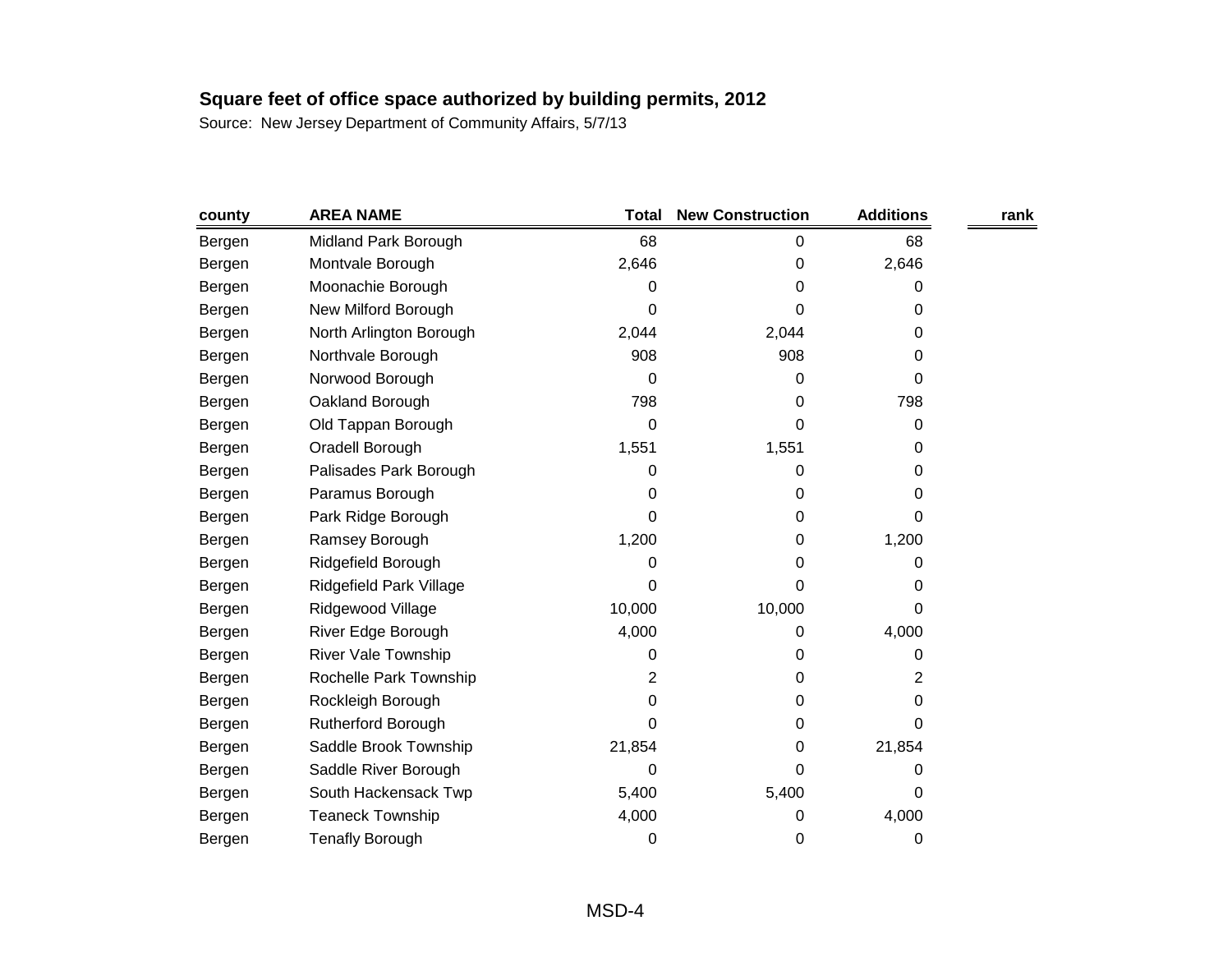| county            | <b>AREA NAME</b>               | <b>Total</b> | <b>New Construction</b> | <b>Additions</b> | rank |
|-------------------|--------------------------------|--------------|-------------------------|------------------|------|
| Bergen            | Teterboro Borough              | 0            | 0                       | 0                |      |
| Bergen            | Upper Saddle River Borough     | 0            | 0                       | 0                |      |
| Bergen            | <b>Waldwick Borough</b>        | 0            | 0                       | 0                |      |
| Bergen            | <b>Wallington Borough</b>      | 0            | 0                       | 0                |      |
| Bergen            | Washington Township            | 0            | 0                       | 0                |      |
| Bergen            | Westwood Borough               | 0            | 0                       | 0                |      |
| Bergen            | <b>Woodcliff Lake Borough</b>  | 0            | 0                       | 0                |      |
| Bergen            | Wood-Ridge Borough             | 7,884        | 7,884                   | 0                |      |
| Bergen            | <b>Wyckoff Township</b>        | 1,877        | 0                       | 1,877            |      |
| <b>Burlington</b> | <b>Bass River Township</b>     | 0            | 0                       | 0                |      |
| <b>Burlington</b> | <b>Beverly City</b>            | 0            | 0                       | 0                |      |
| <b>Burlington</b> | <b>Bordentown City</b>         | 0            | 0                       | 0                |      |
| <b>Burlington</b> | Bordentown Township            | 78,805       | 78,805                  | 0                |      |
| <b>Burlington</b> | <b>Burlington City</b>         | 0            | 0                       | 0                |      |
| <b>Burlington</b> | <b>Burlington Township</b>     | 0            | 0                       | 0                |      |
| <b>Burlington</b> | <b>Chesterfield Township</b>   | 0            | 0                       | 0                |      |
| <b>Burlington</b> | Cinnaminson Township           | 0            | 0                       | 0                |      |
| <b>Burlington</b> | Delanco Township               | 0            | 0                       | 0                |      |
| <b>Burlington</b> | Delran Township                | 1,840        | 0                       | 1,840            |      |
| <b>Burlington</b> | Eastampton Township            | 0            | 0                       | 0                |      |
| <b>Burlington</b> | <b>Edgewater Park Township</b> | 0            | 0                       | 0                |      |
| <b>Burlington</b> | Evesham Township               | 7,096        | 7,096                   | 0                |      |
| <b>Burlington</b> | Fieldsboro Borough             | 0            | 0                       | 0                |      |
| <b>Burlington</b> | Florence Township              | 0            | 0                       | 0                |      |
| <b>Burlington</b> | Hainesport Township            | 19,700       | 19,700                  | 0                |      |
| <b>Burlington</b> | Lumberton Township             |              |                         | 0                |      |
| Burlington        | <b>Mansfield Township</b>      | 0            | 0                       | 0                |      |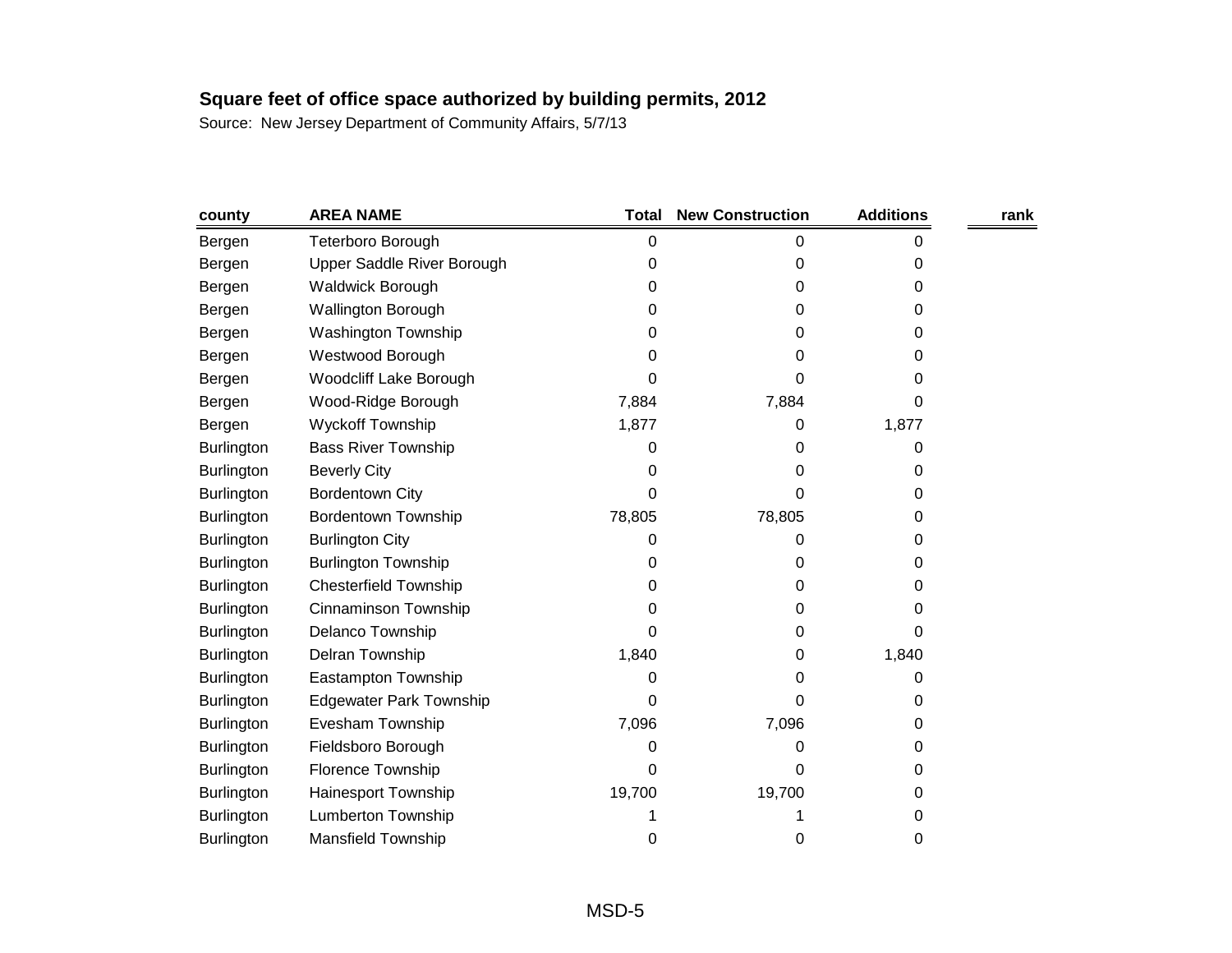| county            | <b>AREA NAME</b>            | <b>Total</b> | <b>New Construction</b> | <b>Additions</b> | rank |
|-------------------|-----------------------------|--------------|-------------------------|------------------|------|
| Burlington        | Maple Shade Township        | 4,350        | 4,350                   | 0                |      |
| <b>Burlington</b> | <b>Medford Township</b>     |              |                         | 0                |      |
| <b>Burlington</b> | Medford Lakes Borough       | 0            | 0                       | 0                |      |
| <b>Burlington</b> | Moorestown Township         | 199,200      | 199,200                 | O                |      |
| <b>Burlington</b> | <b>Mount Holly Township</b> | 0            | 0                       | 0                |      |
| <b>Burlington</b> | Mount Laurel Township       | 9,000        | 9,000                   | 0                |      |
| <b>Burlington</b> | New Hanover Township        | 0            | 0                       | 0                |      |
| <b>Burlington</b> | North Hanover Township      | 288          | 0                       | 288              |      |
| <b>Burlington</b> | Palmyra Borough             | 0            | 0                       | 0                |      |
| <b>Burlington</b> | Pemberton Borough           | 0            | 0                       | 0                |      |
| <b>Burlington</b> | Pemberton Township          | 0            | 0                       | O                |      |
| <b>Burlington</b> | Riverside Township          | 0            | 0                       | 0                |      |
| Burlington        | Riverton Borough            | 0            | 0                       | O                |      |
| <b>Burlington</b> | Shamong Township            | 0            | 0                       | O                |      |
| <b>Burlington</b> | Southampton Township        | 0            | 0                       | 0                |      |
| Burlington        | Springfield Township        | 7,200        | 0                       | 7,200            |      |
| <b>Burlington</b> | <b>Tabernacle Township</b>  | 0            | 0                       | O                |      |
| <b>Burlington</b> | <b>Washington Township</b>  | 0            | 0                       | 0                |      |
| <b>Burlington</b> | <b>Westampton Township</b>  | 0            | 0                       | 0                |      |
| <b>Burlington</b> | Willingboro Township        | 0            | 0                       | 0                |      |
| <b>Burlington</b> | <b>Woodland Township</b>    | 0            | 0                       | 0                |      |
| <b>Burlington</b> | Wrightstown Borough         | 0            | 0                       | 0                |      |
| Camden            | Audubon Borough             | 0            | 0                       | 0                |      |
| Camden            | Audubon Park Borough        | 0            | 0                       | 0                |      |
| Camden            | Barrington Borough          | 0            | 0                       | 0                |      |
| Camden            | Bellmawr Borough            | 0            | 0                       | 0                |      |
| Camden            | Berlin Borough              | 720          | 720                     | 0                |      |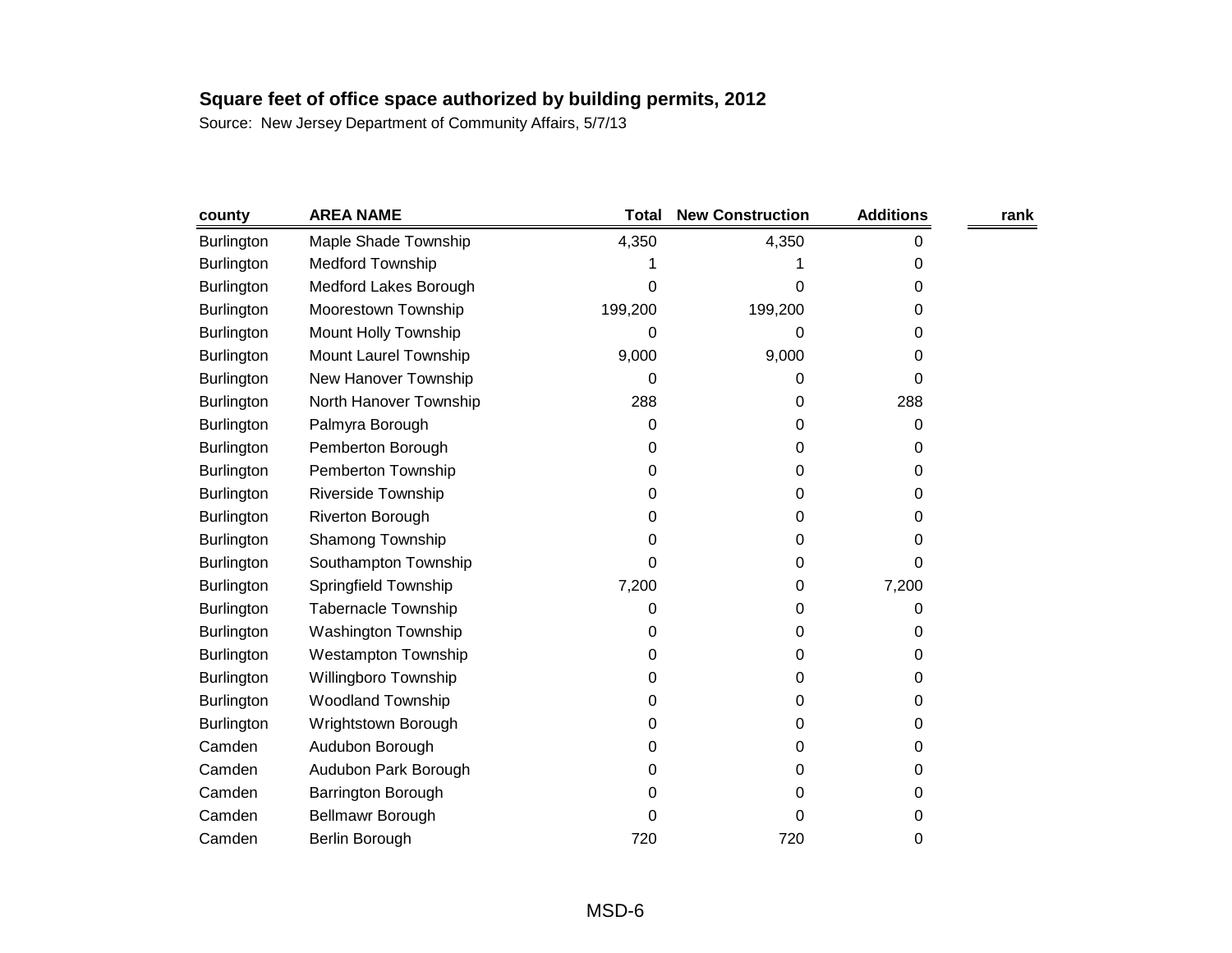| county | <b>AREA NAME</b>            | <b>Total</b> | <b>New Construction</b> | <b>Additions</b> | rank |
|--------|-----------------------------|--------------|-------------------------|------------------|------|
| Camden | <b>Berlin Township</b>      | 18,700       | 0                       | 18,700           |      |
| Camden | Brooklawn Borough           | 0            | 0                       | 0                |      |
| Camden | Camden City                 | 0            | 0                       | 0                |      |
| Camden | <b>Cherry Hill Township</b> | 4,337        | 3,715                   | 622              |      |
| Camden | <b>Chesilhurst Borough</b>  | 0            | 0                       | 0                |      |
| Camden | <b>Clementon Borough</b>    | 1,880        | 1,880                   | 0                |      |
| Camden | Collingswood Borough        | 0            | 0                       | 0                |      |
| Camden | Gibbsboro Borough           | 0            | 0                       | 0                |      |
| Camden | <b>Gloucester City</b>      | 11,693       | 0                       | 11,693           |      |
| Camden | <b>Gloucester Township</b>  | 0            | 0                       | 0                |      |
| Camden | Haddon Township             | 0            | 0                       | 0                |      |
| Camden | Haddonfield Borough         | 15,638       | 15,638                  | 0                |      |
| Camden | Haddon Heights Borough      | 912          | 0                       | 912              |      |
| Camden | Hi-nella Borough            | 0            | 0                       | 0                |      |
| Camden | Laurel Springs Borough      | 0            | 0                       | 0                |      |
| Camden | Lawnside Borough            | 24,615       | 24,615                  | 0                |      |
| Camden | Lindenwold Borough          | 0            | 0                       | 0                |      |
| Camden | Magnolia Borough            | 0            | 0                       | 0                |      |
| Camden | Merchantville Borough       | 0            | 0                       | 0                |      |
| Camden | Mount Ephraim Borough       | 0            | 0                       | 0                |      |
| Camden | Oaklyn Borough              | 0            | 0                       | 0                |      |
| Camden | Pennsauken Township         | 6,360        | 0                       | 6,360            |      |
| Camden | Pine Hill Borough           | 0            | 0                       | 0                |      |
| Camden | Pine Valley Borough         | 0            | 0                       | 0                |      |
| Camden | Runnemede Borough           | 0            | 0                       | 0                |      |
| Camden | Somerdale Borough           | 0            | 0                       | 0                |      |
| Camden | <b>Stratford Borough</b>    | 0            | 0                       | 0                |      |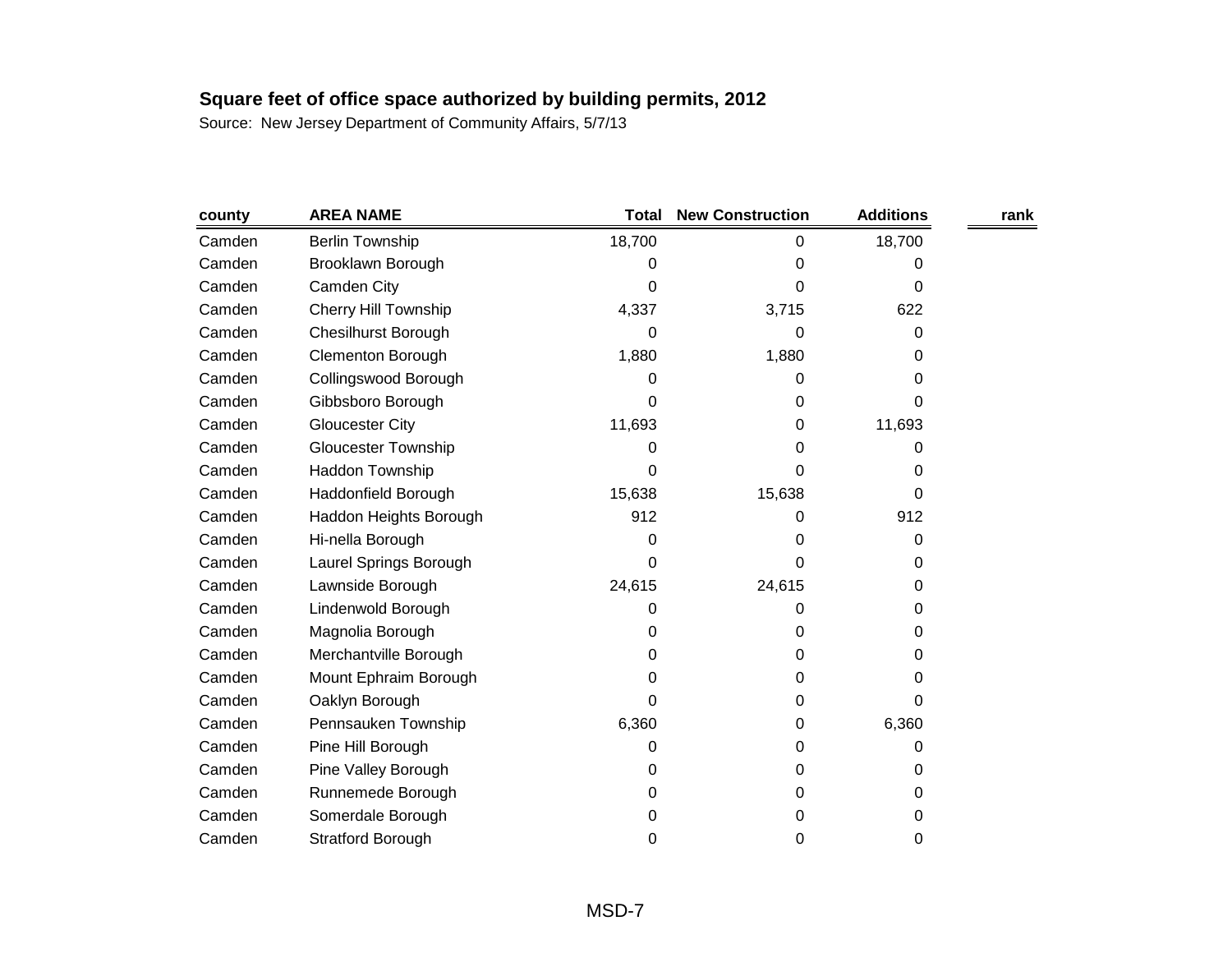| county     | <b>AREA NAME</b>           | Total  | <b>New Construction</b> | <b>Additions</b> | rank |
|------------|----------------------------|--------|-------------------------|------------------|------|
| Camden     | <b>Tavistock Borough</b>   | 0      | 0                       | 0                |      |
| Camden     | Voorhees Township          | 88,736 | 87,864                  | 872              |      |
| Camden     | <b>Waterford Township</b>  | 0      | 0                       | 0                |      |
| Camden     | <b>Winslow Township</b>    | 936    | 0                       | 936              |      |
| Camden     | Woodlynne Borough          | 0      | 0                       | 0                |      |
| Cape May   | Avalon Borough             | 0      | 0                       | 0                |      |
| Cape May   | Cape May City              | 0      | 0                       | 0                |      |
| Cape May   | Cape May Point Borough     | 0      | 0                       | 0                |      |
| Cape May   | Dennis Township            | 6,014  | 6,014                   | 0                |      |
| Cape May   | Lower Township             | 152    | 0                       | 152              |      |
| Cape May   | Middle Township            | 36,473 | 33,111                  | 3,362            |      |
| Cape May   | North Wildwood City        | 6,260  | 6,200                   | 60               |      |
| Cape May   | Ocean City                 | 297    | 297                     | 0                |      |
| Cape May   | Sea Isle City              | 26,751 | 26,751                  | 0                |      |
| Cape May   | Stone Harbor Borough       | 0      | 0                       | 0                |      |
| Cape May   | <b>Upper Township</b>      | 0      | 0                       | 0                |      |
| Cape May   | West Cape May Borough      | 0      | 0                       | 0                |      |
| Cape May   | West Wildwood Borough      | 0      | 0                       | 0                |      |
| Cape May   | <b>Wildwood City</b>       | 0      | 0                       | 0                |      |
| Cape May   | Wildwood Crest Borough     | 0      | 0                       | 0                |      |
| Cape May   | Woodbine Borough           | 0      | 0                       | 0                |      |
| Cumberland | <b>Bridgeton City</b>      | 3,295  | 3,295                   | 0                |      |
| Cumberland | <b>Commercial Township</b> | 0      | 0                       | 0                |      |
| Cumberland | Deerfield Township         | 0      | 0                       | 0                |      |
| Cumberland | Downe Township             | 0      | 0                       | 0                |      |
| Cumberland | <b>Fairfield Township</b>  | 0      | 0                       | 0                |      |
| Cumberland | <b>Greenwich Township</b>  | 0      | 0                       | 0                |      |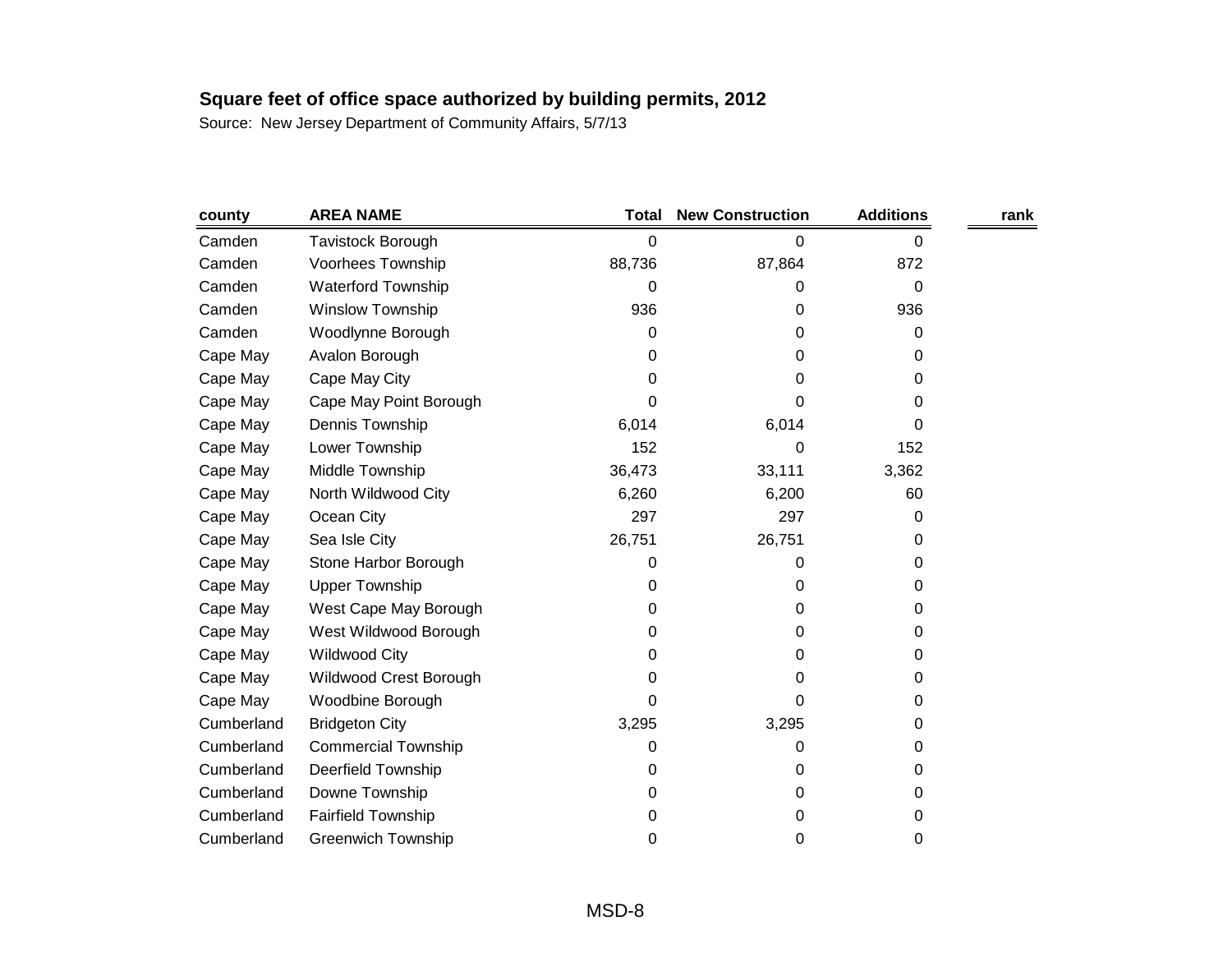| county       | <b>AREA NAME</b>                | <b>Total</b> | <b>New Construction</b> | <b>Additions</b> | rank |
|--------------|---------------------------------|--------------|-------------------------|------------------|------|
| Cumberland   | <b>Hopewell Township</b>        | 5,400        | 5,400                   | 0                |      |
| Cumberland   | Lawrence Township               | 0            | 0                       | 0                |      |
| Cumberland   | Maurice River Township          | 0            | 0                       | 0                |      |
| Cumberland   | Millville City                  | 0            | 0                       | 0                |      |
| Cumberland   | Shiloh Borough                  | 0            | 0                       | 0                |      |
| Cumberland   | <b>Stow Creek Township</b>      | 0            | 0                       | 0                |      |
| Cumberland   | <b>Upper Deerfield Township</b> | 0            | 0                       | 0                |      |
| Cumberland   | <b>Vineland City</b>            | 6,187        | 0                       | 6,187            |      |
| Essex        | <b>Belleville Township</b>      | 2,107        | 0                       | 2,107            |      |
| Essex        | <b>Bloomfield Township</b>      | 7,290        | 7,290                   | 0                |      |
| Essex        | Caldwell Borough                | 0            | 0                       | 0                |      |
| Essex        | Cedar Grove Township            | 0            | 0                       | 0                |      |
| Essex        | East Orange City                | 0            | 0                       | 0                |      |
| Essex        | <b>Essex Fells Borough</b>      | 0            | 0                       | 0                |      |
| Essex        | <b>Fairfield Township</b>       | 336          | 0                       | 336              |      |
| <b>Essex</b> | Glen Ridge Borough              | 0            | 0                       | 0                |      |
| Essex        | Irvington Township              | 1,159        | 0                       | 1,159            |      |
| Essex        | Livingston Township             | 10,303       | 0                       | 10,303           |      |
| <b>Essex</b> | Maplewood Township              | 18,860       | 2,965                   | 15,895           |      |
| Essex        | Millburn Township               | 0            | 0                       | 0                |      |
| <b>Essex</b> | Montclair Township              | 3,087        | 122                     | 2,965            |      |
| Essex        | <b>Newark City</b>              | 367,679      | 366,149                 | 1,530            |      |
| Essex        | North Caldwell Borough          | 0            | 0                       | 0                |      |
| <b>Essex</b> | Nutley Township                 | 15,884       | 13,696                  | 2,188            |      |
| Essex        | City of Orange Township         | 0            | 0                       | 0                |      |
| <b>Essex</b> | Roseland Borough                | 0            | 0                       | 0                |      |
| Essex        | South Orange Village            | 0            | 0                       | 0                |      |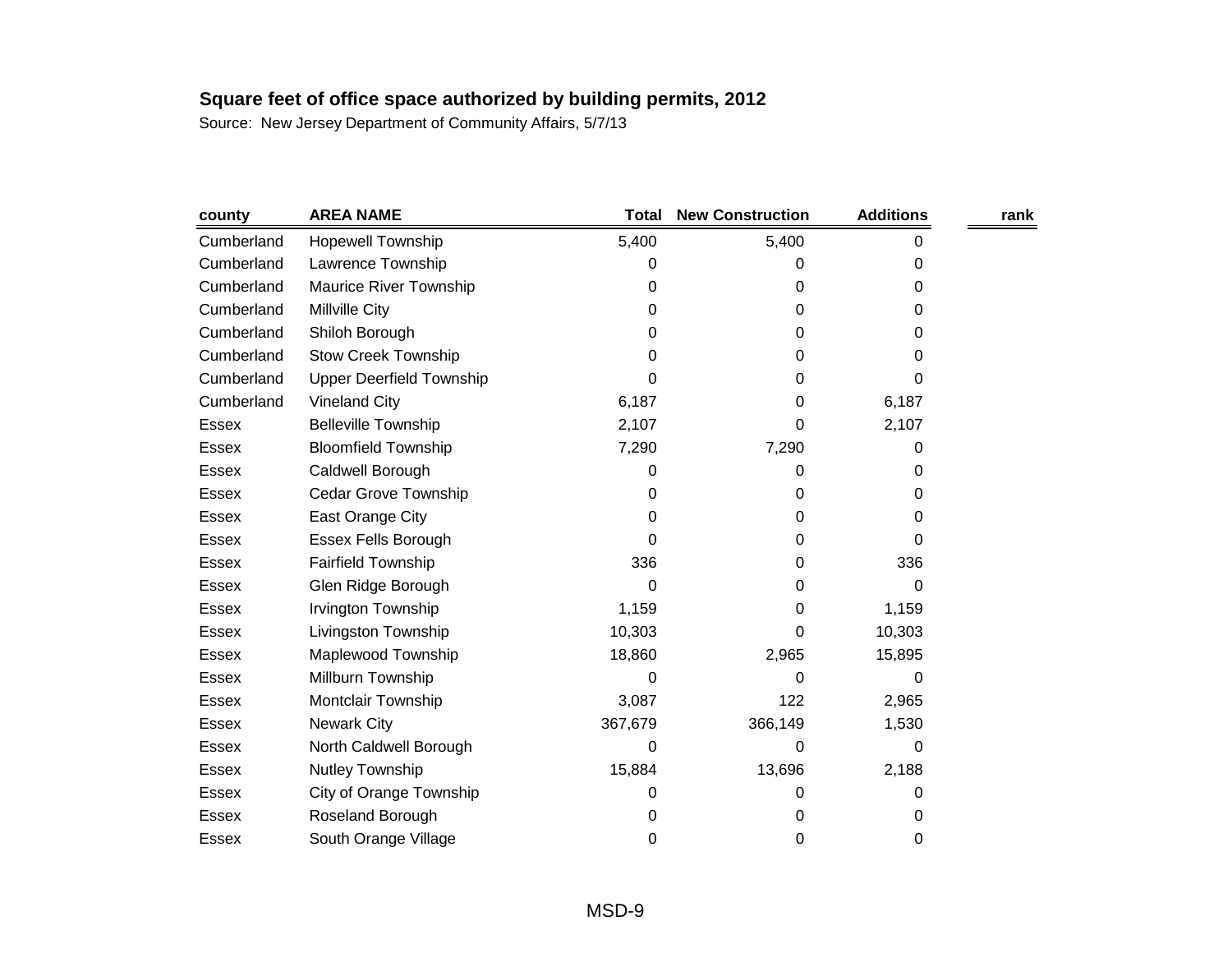| county       | <b>AREA NAME</b>          | <b>Total</b> | <b>New Construction</b> | <b>Additions</b> | rank |
|--------------|---------------------------|--------------|-------------------------|------------------|------|
| <b>Essex</b> | Verona Township           | 0            | 0                       | 0                |      |
| <b>Essex</b> | West Caldwell Township    | 864          | 864                     | 0                |      |
| Essex        | West Orange Township      | 0            | 0                       | 0                |      |
| Gloucester   | Clayton Borough           | 0            | 0                       | 0                |      |
| Gloucester   | Deptford Township         | 1,376        | 0                       | 1,376            |      |
| Gloucester   | East Greenwich Township   | 0            | 0                       | 0                |      |
| Gloucester   | <b>Elk Township</b>       | 0            | 0                       | 0                |      |
| Gloucester   | Franklin Township         | 8,550        | 8,550                   | 0                |      |
| Gloucester   | Glassboro Borough         | 0            | 0                       | 0                |      |
| Gloucester   | <b>Greenwich Township</b> | 0            | 0                       | 0                |      |
| Gloucester   | Harrison Township         | 0            | 0                       | 0                |      |
| Gloucester   | Logan Township            | 21,437       | 18,760                  | 2,677            |      |
| Gloucester   | Mantua Township           | 0            | 0                       | 0                |      |
| Gloucester   | Monroe Township           | 5,604        | 18                      | 5,586            |      |
| Gloucester   | National Park Borough     | 0            | 0                       | 0                |      |
| Gloucester   | Newfield Borough          | 0            | 0                       | 0                |      |
| Gloucester   | Paulsboro Borough         | 0            | 0                       | 0                |      |
| Gloucester   | Pitman Borough            | 0            | 0                       | 0                |      |
| Gloucester   | South Harrison Township   | 0            | 0                       | 0                |      |
| Gloucester   | Swedesboro Borough        | 0            | 0                       | 0                |      |
| Gloucester   | Washington Township       | 8,485        | 8,485                   | 0                |      |
| Gloucester   | Wenonah Borough           | 0            | 0                       | 0                |      |
| Gloucester   | West Deptford Township    | 5,585        | 0                       | 5,585            |      |
| Gloucester   | Westville Borough         | 0            | 0                       | 0                |      |
| Gloucester   | <b>Woodbury City</b>      | 31,296       | 0                       | 31,296           |      |
| Gloucester   | Woodbury Heights Borough  | 0            | 0                       | 0                |      |
| Gloucester   | Woolwich Township         | 0            | 0                       | 0                |      |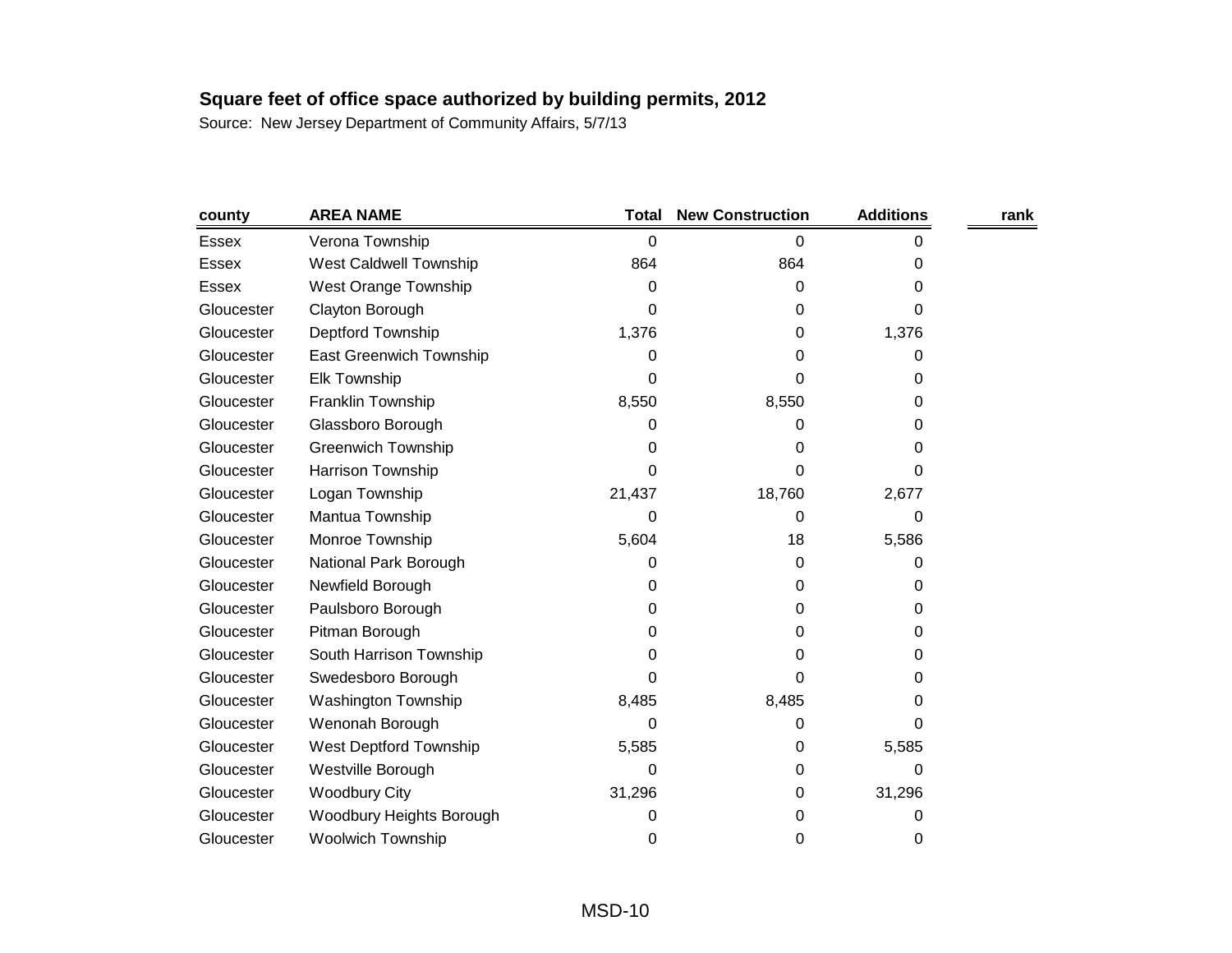| county    | <b>AREA NAME</b>          | <b>Total</b> | <b>New Construction</b> | <b>Additions</b> | rank |
|-----------|---------------------------|--------------|-------------------------|------------------|------|
| Hudson    | <b>Bayonne City</b>       | 8,370        | 8,370                   | 0                |      |
| Hudson    | East Newark Borough       | 0            | 0                       | 0                |      |
| Hudson    | <b>Guttenberg Town</b>    | 3,501        | 3,501                   | 0                |      |
| Hudson    | <b>Harrison Town</b>      | 48,497       | 48,497                  | 0                |      |
| Hudson    | Hoboken City              | 0            | 0                       | 0                |      |
| Hudson    | Jersey City               | 166,234      | 166,234                 | 0                |      |
| Hudson    | <b>Kearny Town</b>        | 160,356      | 160,356                 | 0                |      |
| Hudson    | North Bergen Township     | 0            | 0                       | 0                |      |
| Hudson    | Secaucus Town             | 0            | 0                       | 0                |      |
| Hudson    | <b>Union City</b>         | 0            | 0                       | 0                |      |
| Hudson    | Weehawken Township        | 0            | 0                       | 0                |      |
| Hudson    | West New York Town        | 0            | 0                       | 0                |      |
| Hunterdon | Alexandria Township       | 0            | 0                       | 0                |      |
| Hunterdon | <b>Bethlehem Township</b> | 0            | 0                       | 0                |      |
| Hunterdon | <b>Bloomsbury Borough</b> | 0            | 0                       | 0                |      |
| Hunterdon | Califon Borough           | 0            | 0                       | 0                |      |
| Hunterdon | <b>Clinton Town</b>       | 0            | 0                       | 0                |      |
| Hunterdon | <b>Clinton Township</b>   | 0            | 0                       | 0                |      |
| Hunterdon | Delaware Township         | 0            | 0                       | 0                |      |
| Hunterdon | East Amwell Township      | 0            | 0                       | 0                |      |
| Hunterdon | Flemington Borough        | 3,879        | 0                       | 3,879            |      |
| Hunterdon | Franklin Township         | 0            | 0                       | 0                |      |
| Hunterdon | Frenchtown Borough        | 3,758        | 3,400                   | 358              |      |
| Hunterdon | Glen Gardner Borough      | 0            | 0                       | 0                |      |
| Hunterdon | Hampton Borough           | 0            | 0                       | 0                |      |
| Hunterdon | High Bridge Borough       | 0            | 0                       | 0                |      |
| Hunterdon | <b>Holland Township</b>   | 0            | 0                       | 0                |      |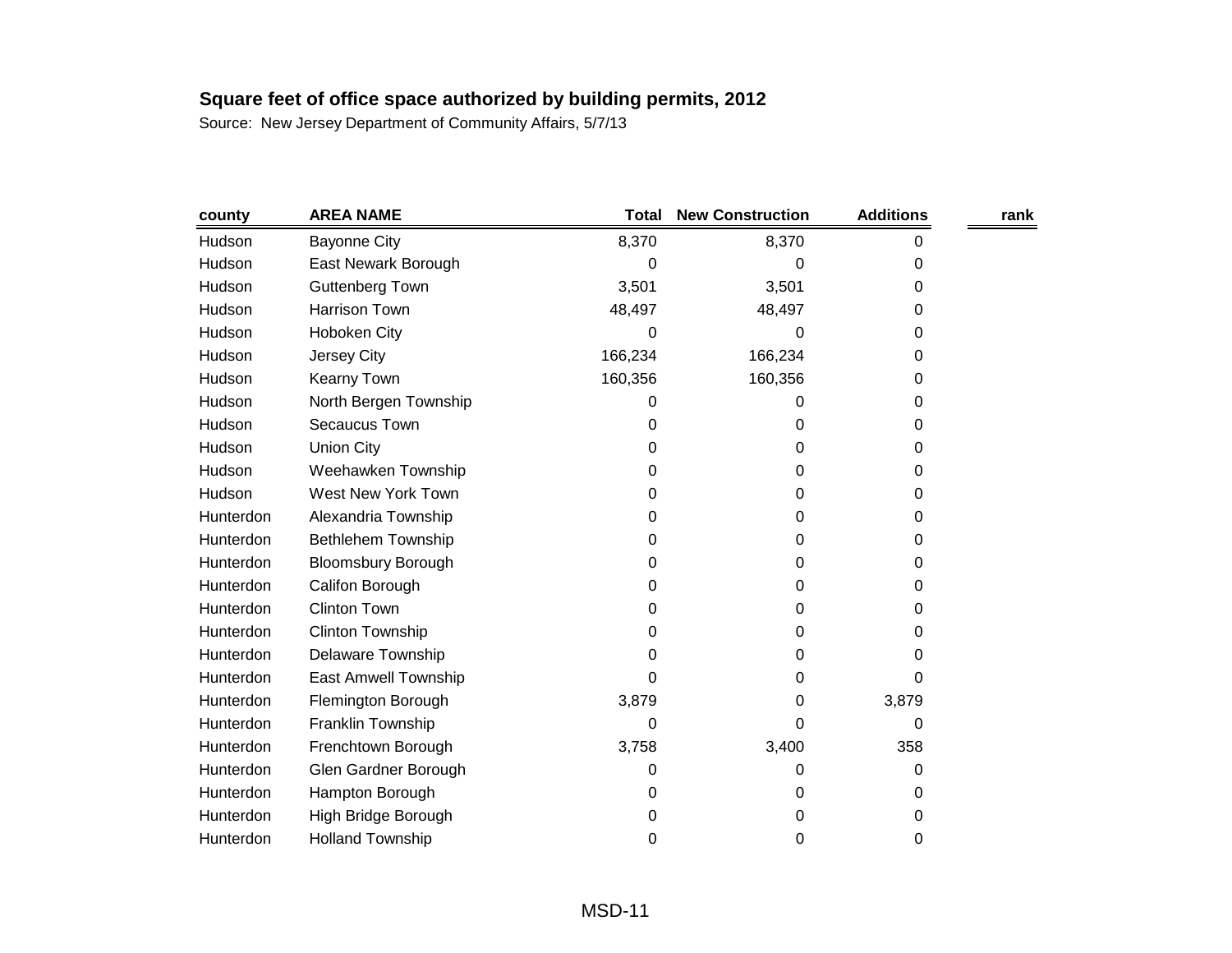| county    | <b>AREA NAME</b>            | <b>Total</b> | <b>New Construction</b> | <b>Additions</b> | rank |
|-----------|-----------------------------|--------------|-------------------------|------------------|------|
| Hunterdon | Kingwood Township           | 0            | 0                       | 0                |      |
| Hunterdon | Lambertville City           | 0            | 0                       | 0                |      |
| Hunterdon | Lebanon Borough             | 2,730        | 2,730                   | 0                |      |
| Hunterdon | Lebanon Township            | 14,432       | 14,432                  | 0                |      |
| Hunterdon | Milford Borough             | 0            | 0                       | 0                |      |
| Hunterdon | Raritan Township            | 16,980       | 0                       | 16,980           |      |
| Hunterdon | Readington Township         | 8,717        | 8,717                   | 0                |      |
| Hunterdon | Stockton Borough            | 0            | 0                       | 0                |      |
| Hunterdon | <b>Tewksbury Township</b>   | 1,900        | 0                       | 1,900            |      |
| Hunterdon | Union Township              | 2            | 0                       | 2                |      |
| Hunterdon | <b>West Amwell Township</b> |              | 0                       |                  |      |
| Mercer    | East Windsor Township       | 1,832        | 1,832                   | 0                |      |
| Mercer    | Ewing Township              | 0            | 0                       | 0                |      |
| Mercer    | Hamilton Township           | 103,785      | 103,360                 | 425              |      |
| Mercer    | <b>Hightstown Borough</b>   | 0            | 0                       | 0                |      |
| Mercer    | Hopewell Borough            | 0            | 0                       | 0                |      |
| Mercer    | <b>Hopewell Township</b>    | 0            | 0                       | 0                |      |
| Mercer    | Lawrence Township           | 154,979      | 154,979                 | 0                |      |
| Mercer    | Pennington Borough          | 0            | 0                       | 0                |      |
| Mercer    | Princeton Borough           | 126,622      | 126,622                 | 0                |      |
| Mercer    | Princeton Township          | 295          | 0                       | 295              |      |
| Mercer    | <b>Trenton City</b>         | 18,062       | 18,062                  | 0                |      |
| Mercer    | Robbinsville Township       | 34,164       | 34,164                  | 0                |      |
| Mercer    | West Windsor Township       | 2,653        | 2,653                   | 0                |      |
| Middlesex | Carteret Borough            | 251,354      | 232,134                 | 19,220           |      |
| Middlesex | <b>Cranbury Township</b>    | 0            | 0                       | 0                |      |
| Middlesex | Dunellen Borough            | 15,000       | 0                       | 15,000           |      |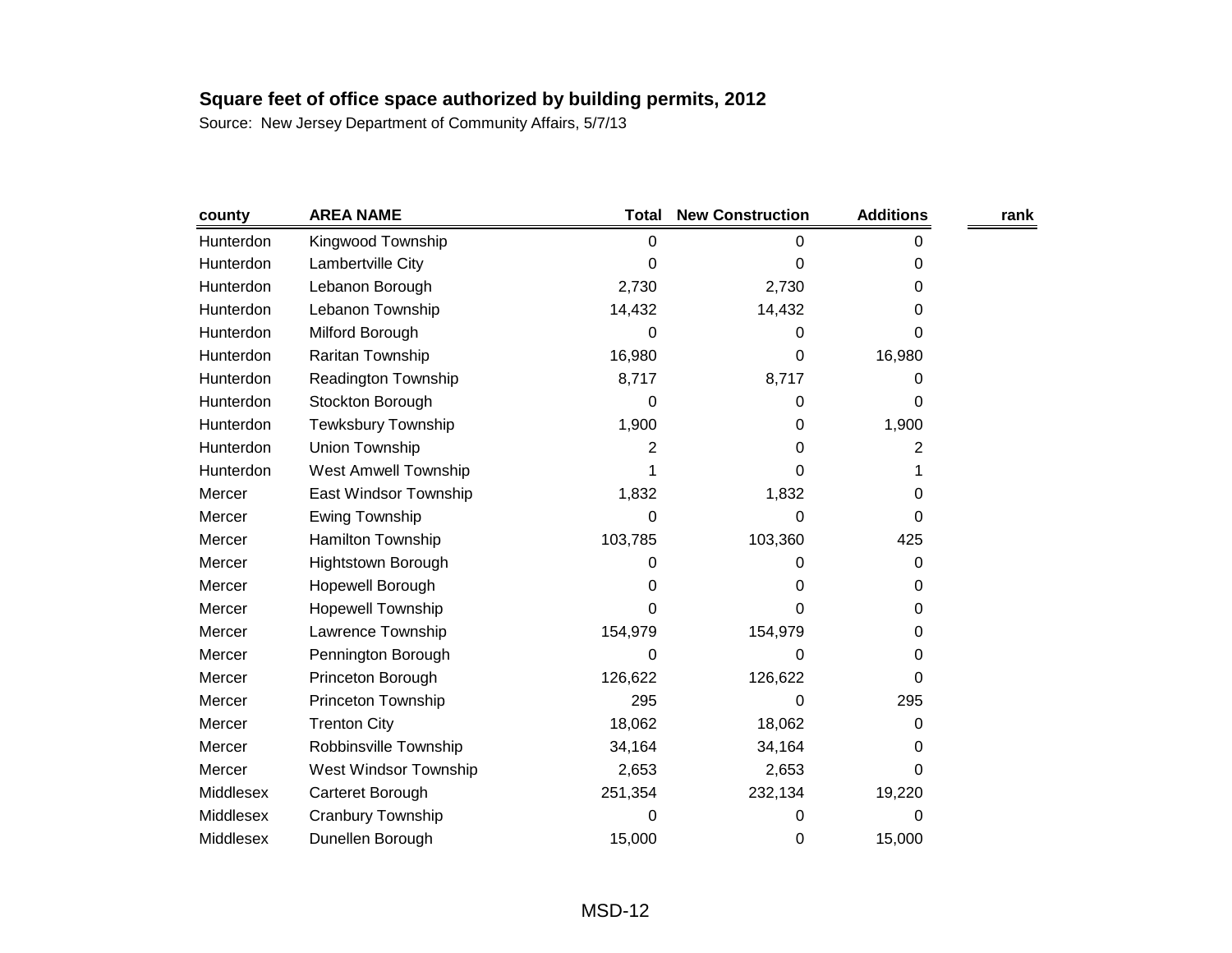| county    | <b>AREA NAME</b>               | <b>Total</b>   | <b>New Construction</b> | <b>Additions</b> | rank |
|-----------|--------------------------------|----------------|-------------------------|------------------|------|
| Middlesex | <b>East Brunswick Township</b> | 16,740         | 16,740                  | 0                |      |
| Middlesex | <b>Edison Township</b>         | 815,497        | 815,497                 | 0                |      |
| Middlesex | Helmetta Borough               | 0              | 0                       | 0                |      |
| Middlesex | <b>Highland Park Borough</b>   | 20,117         | 20,117                  | 0                |      |
| Middlesex | Jamesburg Borough              | $\overline{2}$ | 2                       | 0                |      |
| Middlesex | Old Bridge Township            | 37,888         | 0                       | 37,888           |      |
| Middlesex | Metuchen Borough               | 2,440          | 2,440                   | 0                |      |
| Middlesex | Middlesex Borough              | 0              | 0                       | 0                |      |
| Middlesex | Milltown Borough               | 800            | 0                       | 800              |      |
| Middlesex | Monroe Township                | 3,456          | 756                     | 2,700            |      |
| Middlesex | New Brunswick City             | 0              | 0                       | 0                |      |
| Middlesex | North Brunswick Township       | 0              | 0                       | 0                |      |
| Middlesex | Perth Amboy City               | 79,620         | 79,620                  | 0                |      |
| Middlesex | Piscataway Township            | 4,493          | 4,493                   | 0                |      |
| Middlesex | Plainsboro Township            | 0              | 0                       | 0                |      |
| Middlesex | Sayreville Borough             | 0              | 0                       | 0                |      |
| Middlesex | South Amboy City               | 0              | 0                       | 0                |      |
| Middlesex | South Brunswick Township       | 1,058,798      | 948,535                 | 110,263          |      |
| Middlesex | South Plainfield Borough       | 56,138         | 33,815                  | 22,323           |      |
| Middlesex | South River Borough            | 0              | 0                       | 0                |      |
| Middlesex | Spotswood Borough              | 0              | 0                       | 0                |      |
| Middlesex | Woodbridge Township            | 80,559         | 80,559                  | 0                |      |
| Monmouth  | Allenhurst Borough             | 338            | 0                       | 338              |      |
| Monmouth  | Allentown Borough              | 0              | 0                       | 0                |      |
| Monmouth  | <b>Asbury Park City</b>        | 0              | 0                       | 0                |      |
| Monmouth  | Atlantic Highlands Borough     | 0              | 0                       | 0                |      |
| Monmouth  | Avon-by-the-Sea Borough        | 0              | 0                       | 0                |      |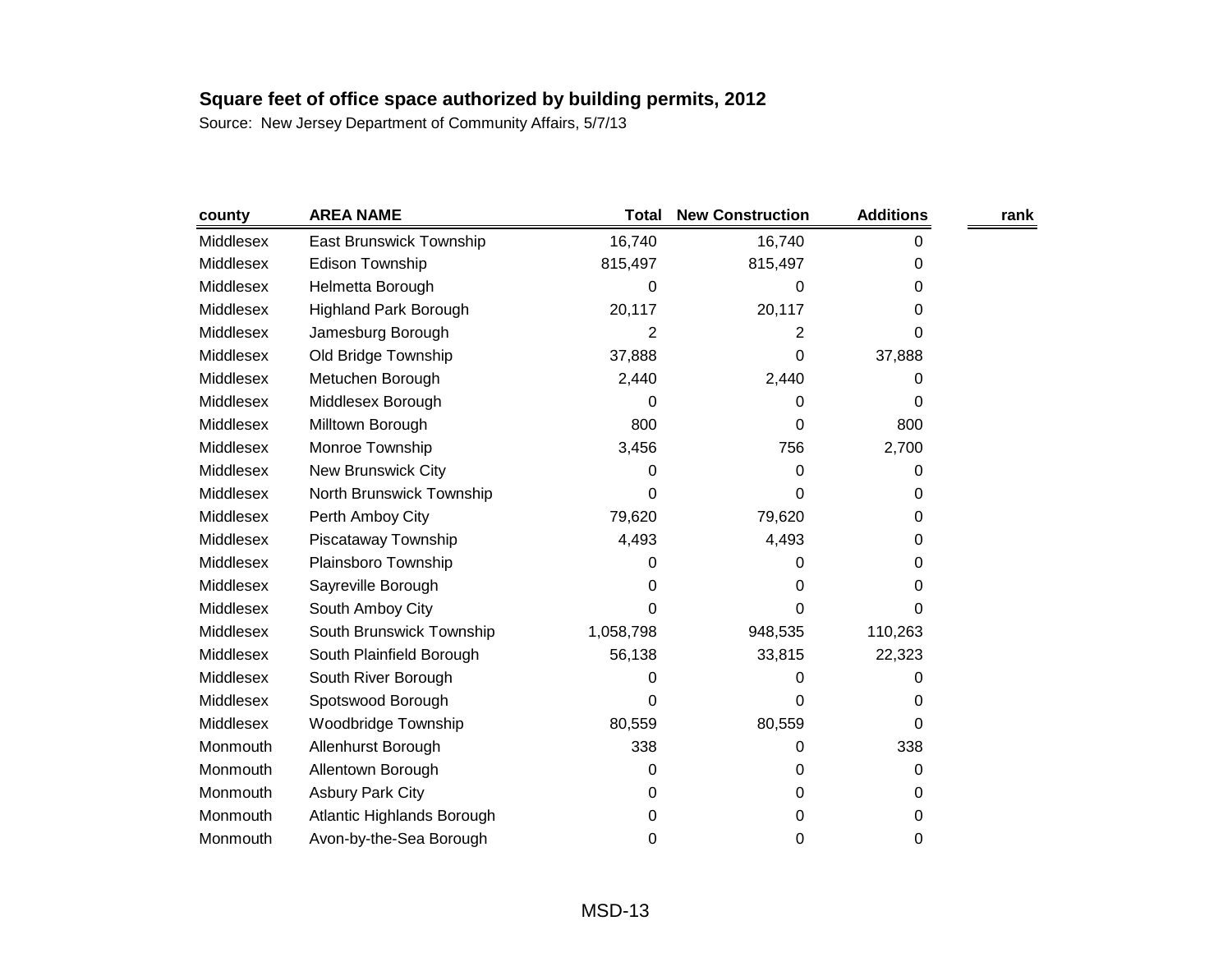| county   | <b>AREA NAME</b>             | <b>Total</b> | <b>New Construction</b> | <b>Additions</b> | rank |
|----------|------------------------------|--------------|-------------------------|------------------|------|
| Monmouth | Belmar Borough               | 0            | 0                       | 0                |      |
| Monmouth | <b>Bradley Beach Borough</b> | 0            | 0                       | 0                |      |
| Monmouth | <b>Brielle Borough</b>       | 508          | 0                       | 508              |      |
| Monmouth | <b>Colts Neck Township</b>   | 10,744       | 10,744                  | 0                |      |
| Monmouth | Deal Borough                 | 1,362        | 0                       | 1,362            |      |
| Monmouth | Eatontown Borough            | 0            | 0                       | 0                |      |
| Monmouth | Englishtown Borough          | 0            | 0                       | 0                |      |
| Monmouth | Fair Haven Borough           | 0            | 0                       | 0                |      |
| Monmouth | Farmingdale Borough          | 0            | 0                       | 0                |      |
| Monmouth | Freehold Borough             | 0            | 0                       | 0                |      |
| Monmouth | Freehold Township            | 82,260       | 35,174                  | 47,086           |      |
| Monmouth | Highlands Borough            |              |                         | 0                |      |
| Monmouth | <b>Holmdel Township</b>      | 0            | 0                       | 0                |      |
| Monmouth | Howell Township              | 8,821        | 5,200                   | 3,621            |      |
| Monmouth | Interlaken Borough           | 0            | 0                       | 0                |      |
| Monmouth | Keansburg Borough            | 0            | 0                       | 0                |      |
| Monmouth | Keyport Borough              | 0            | 0                       | 0                |      |
| Monmouth | Little Silver Borough        | 0            | 0                       | 0                |      |
| Monmouth | Loch Arbour Village          | 0            | 0                       | 0                |      |
| Monmouth | Long Branch City             | 0            | 0                       | 0                |      |
| Monmouth | Manalapan Township           | 6,388        | 5,518                   | 870              |      |
| Monmouth | Manasquan Borough            | 0            | 0                       | 0                |      |
| Monmouth | Marlboro Township            | 44,521       | 44,181                  | 340              |      |
| Monmouth | Matawan Borough              | 883          | 0                       | 883              |      |
| Monmouth | Aberdeen Township            | 6,514        | 6,010                   | 504              |      |
| Monmouth | Middletown Township          | 8,615        | 4,562                   | 4,053            |      |
| Monmouth | <b>Millstone Township</b>    | 2,644        | 0                       | 2,644            |      |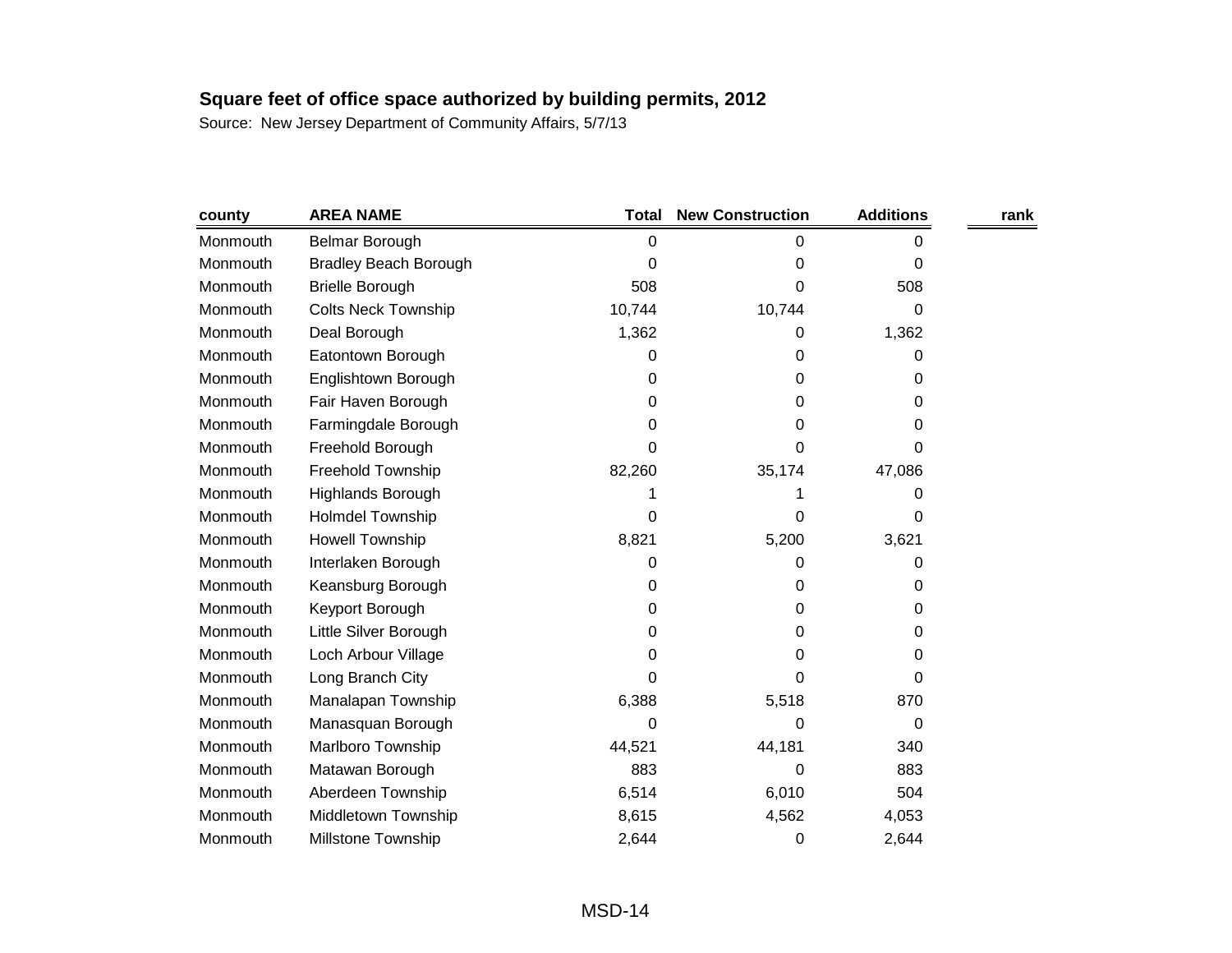| county        | <b>AREA NAME</b>               | Total  | <b>New Construction</b> | <b>Additions</b> | rank |
|---------------|--------------------------------|--------|-------------------------|------------------|------|
| Monmouth      | Monmouth Beach Borough         | 0      | 0                       | 0                |      |
| Monmouth      | Neptune Township               | 105    | 105                     | 0                |      |
| Monmouth      | Neptune City Borough           | 0      | 0                       | 0                |      |
| Monmouth      | <b>Tinton Falls Borough</b>    | 3,400  | 0                       | 3,400            |      |
| Monmouth      | Ocean Township                 | 293    | 0                       | 293              |      |
| Monmouth      | Oceanport Borough              | 0      | 0                       | 0                |      |
| Monmouth      | <b>Hazlet Township</b>         | 34,435 | 32,324                  | 2,111            |      |
| Monmouth      | Red Bank Borough               | 7,118  | 0                       | 7,118            |      |
| Monmouth      | Roosevelt Borough              | 0      | 0                       | 0                |      |
| Monmouth      | Rumson Borough                 | 0      | 0                       | 0                |      |
| Monmouth      | Sea Bright Borough             | 0      | 0                       | 0                |      |
| Monmouth      | Sea Girt Borough               | 0      | 0                       | 0                |      |
| Monmouth      | Shrewsbury Borough             | 0      | 0                       | 0                |      |
| Monmouth      | Shrewsbury Township            | 0      | 0                       | 0                |      |
| Monmouth      | Lake Como Borough              | 0      | 0                       | 0                |      |
| Monmouth      | Spring Lake Borough            | 0      | 0                       | 0                |      |
| Monmouth      | Spring Lake Heights Boro       | 0      | 0                       | 0                |      |
| Monmouth      | Union Beach Borough            | 0      | 0                       | 0                |      |
| Monmouth      | <b>Upper Freehold Township</b> |        | 1                       | 0                |      |
| Monmouth      | Wall Township                  | 6,741  | 6,741                   | 0                |      |
| Monmouth      | West Long Branch Borough       | 23,371 | 23,371                  | 0                |      |
| <b>Morris</b> | <b>Boonton Town</b>            | 0      | 0                       | 0                |      |
| <b>Morris</b> | <b>Boonton Township</b>        | 0      | 0                       | 0                |      |
| <b>Morris</b> | <b>Butler Borough</b>          | 3,890  | 0                       | 3,890            |      |
| <b>Morris</b> | Chatham Borough                | 0      | 0                       | 0                |      |
| <b>Morris</b> | Chatham Township               | 0      | 0                       | 0                |      |
| <b>Morris</b> | Chester Borough                | 0      | 0                       | 0                |      |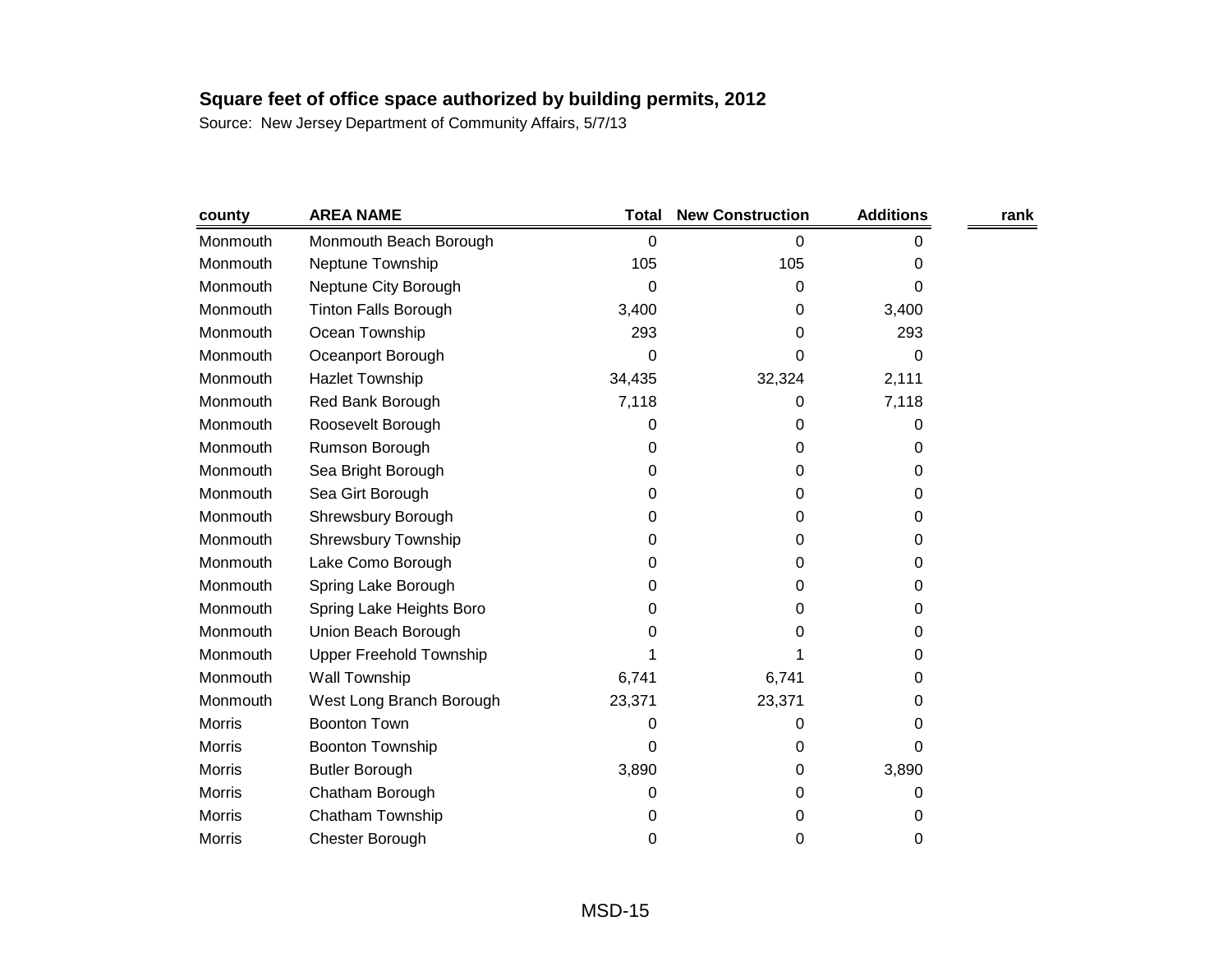| county        | <b>AREA NAME</b>          | <b>Total</b> | <b>New Construction</b> | <b>Additions</b> | rank |
|---------------|---------------------------|--------------|-------------------------|------------------|------|
| <b>Morris</b> | <b>Chester Township</b>   | 0            | 0                       | 0                |      |
| <b>Morris</b> | Denville Township         | 4,253        | 3,370                   | 883              |      |
| <b>Morris</b> | Dover Town                | 0            | 0                       | 0                |      |
| <b>Morris</b> | East Hanover Township     | 0            | 0                       | 0                |      |
| <b>Morris</b> | Florham Park Borough      | 2,904        | 2,400                   | 504              |      |
| Morris        | Hanover Township          | 271,258      | 23,593                  | 247,665          |      |
| <b>Morris</b> | <b>Harding Township</b>   | 0            | 0                       | 0                |      |
| <b>Morris</b> | Jefferson Township        | 56           | 0                       | 56               |      |
| Morris        | Kinnelon Borough          | 4,000        | 4,000                   | 0                |      |
| <b>Morris</b> | Lincoln Park Borough      | 0            | 0                       | 0                |      |
| <b>Morris</b> | Madison Borough           | 11,977       | 6,700                   | 5,277            |      |
| Morris        | Mendham Borough           | 180          | 0                       | 180              |      |
| <b>Morris</b> | Mendham Township          | 0            | 0                       | 0                |      |
| <b>Morris</b> | Mine Hill Township        | 0            | 0                       | 0                |      |
| <b>Morris</b> | Montville Township        | 5            | 4                       |                  |      |
| <b>Morris</b> | Morris Township           | 10,460       | 0                       | 10,460           |      |
| <b>Morris</b> | Morris Plains Borough     | 4,650        | 4,650                   | 0                |      |
| <b>Morris</b> | Morristown Town           | 0            | 0                       | 0                |      |
| <b>Morris</b> | Mountain Lakes Borough    | 0            | 0                       | 0                |      |
| <b>Morris</b> | Mount Arlington Borough   | 0            | 0                       | 0                |      |
| <b>Morris</b> | Mount Olive Township      | 0            | 0                       | 0                |      |
| <b>Morris</b> | Netcong Borough           | 16,325       | 14,885                  | 1,440            |      |
| Morris        | Parsippany-Troy Hills Twp | 249,252      | 219,621                 | 29,631           |      |
| <b>Morris</b> | Long Hill Township        | 0            | 0                       | 0                |      |
| <b>Morris</b> | Pequannock Township       | 0            | 0                       | 0                |      |
| <b>Morris</b> | Randolph Township         | 0            | 0                       | 0                |      |
| Morris        | Riverdale Borough         | 0            | 0                       | 0                |      |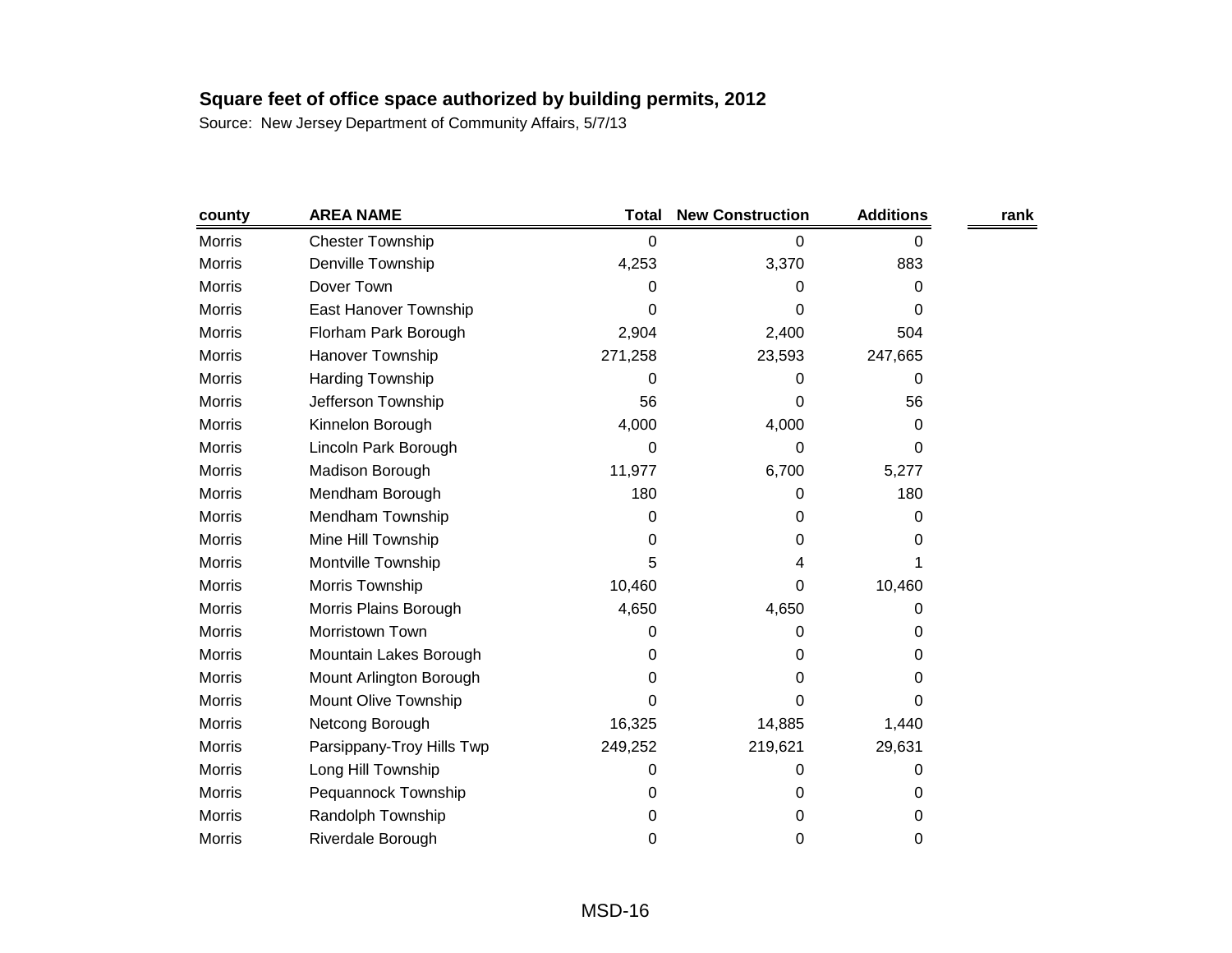| county        | <b>AREA NAME</b>               | <b>Total</b> | <b>New Construction</b> | <b>Additions</b> | rank |
|---------------|--------------------------------|--------------|-------------------------|------------------|------|
| <b>Morris</b> | Rockaway Borough               | 6,110        | 0                       | 6,110            |      |
| Morris        | Rockaway Township              | 47,094       | 33,244                  | 13,850           |      |
| <b>Morris</b> | Roxbury Township               | 0            | 0                       | 0                |      |
| <b>Morris</b> | <b>Victory Gardens Borough</b> | 0            | 0                       | 0                |      |
| <b>Morris</b> | <b>Washington Township</b>     | 0            | 0                       | 0                |      |
| Morris        | Wharton Borough                | 0            | 0                       | 0                |      |
| Ocean         | Barnegat Light Borough         | 0            | 0                       | 0                |      |
| Ocean         | Bay Head Borough               | 0            | 0                       | 0                |      |
| Ocean         | Beach Haven Borough            | 0            | 0                       | 0                |      |
| Ocean         | Beachwood Borough              |              |                         | 0                |      |
| Ocean         | <b>Berkeley Township</b>       | 7,516        | 5,980                   | 1,536            |      |
| Ocean         | <b>Brick Township</b>          | 72,913       | 19,113                  | 53,800           |      |
| Ocean         | <b>Toms River Township</b>     | 112,387      | 101,891                 | 10,496           |      |
| Ocean         | Eagleswood Township            | 0            | 0                       | 0                |      |
| Ocean         | Harvey Cedars Borough          | 0            | 0                       | 0                |      |
| Ocean         | <b>Island Heights Borough</b>  | 0            | 0                       | 0                |      |
| Ocean         | Jackson Township               | 149,446      | 149,446                 | 0                |      |
| Ocean         | Lacey Township                 | 0            | 0                       | 0                |      |
| Ocean         | Lakehurst Borough              | 0            | 0                       | 0                |      |
| Ocean         | Lakewood Township              | 54,054       | 54,054                  | 0                |      |
| Ocean         | Lavallette Borough             | 0            | 0                       | 0                |      |
| Ocean         | Little Egg Harbor Township     | 400          | 0                       | 400              |      |
| Ocean         | Long Beach Township            | 0            | 0                       | 0                |      |
| Ocean         | Manchester Township            | 0            | 0                       | 0                |      |
| Ocean         | Mantoloking Borough            | 0            | 0                       | 0                |      |
| Ocean         | Ocean Township                 | 0            | 0                       | 0                |      |
| Ocean         | Ocean Gate Borough             | 0            | 0                       | 0                |      |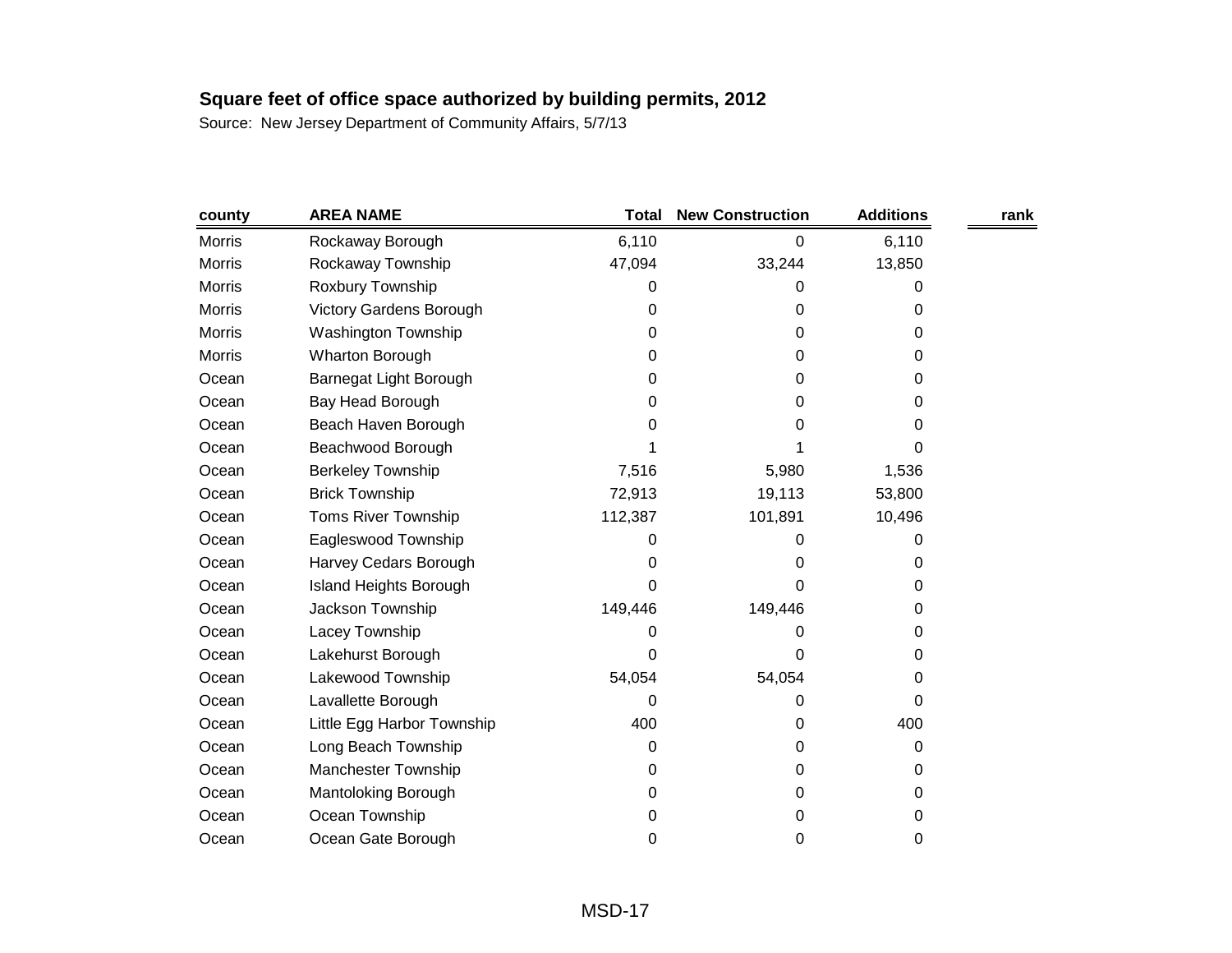| county  | <b>AREA NAME</b>             | <b>Total</b> | <b>New Construction</b> | <b>Additions</b> | rank |
|---------|------------------------------|--------------|-------------------------|------------------|------|
| Ocean   | Pine Beach Borough           | 0            | 0                       | 0                |      |
| Ocean   | <b>Plumsted Township</b>     | 0            | 0                       | 0                |      |
| Ocean   | Point Pleasant Borough       | 0            | 0                       | 0                |      |
| Ocean   | Point Pleasant Beach Boro    | 0            | 0                       | 0                |      |
| Ocean   | Seaside Heights Borough      | 0            | 0                       | 0                |      |
| Ocean   | Seaside Park Borough         | 0            | 0                       | 0                |      |
| Ocean   | Ship Bottom Borough          | 0            | O                       | 0                |      |
| Ocean   | South Toms River Borough     | 0            | 0                       | 0                |      |
| Ocean   | <b>Stafford Township</b>     | 8,761        | 8,761                   | 0                |      |
| Ocean   | Surf City Borough            | 0            | 0                       | 0                |      |
| Ocean   | <b>Tuckerton Borough</b>     | 0            | 0                       | 0                |      |
| Ocean   | <b>Barnegat Township</b>     | 1,812        | 1,812                   | 0                |      |
| Passaic | <b>Bloomingdale Borough</b>  | 17,889       | 17,889                  | 0                |      |
| Passaic | <b>Clifton City</b>          | 283,084      | 233,028                 | 50,056           |      |
| Passaic | Haledon Borough              | 0            | 0                       | 0                |      |
| Passaic | Hawthorne Borough            | 406          | 0                       | 406              |      |
| Passaic | Little Falls Township        | 0            | 0                       | 0                |      |
| Passaic | North Haledon Borough        | 12,112       | 12,112                  | 0                |      |
| Passaic | Passaic City                 | 0            | 0                       | 0                |      |
| Passaic | Paterson City                | 1,326        | 0                       | 1,326            |      |
| Passaic | Pompton Lakes Borough        | 0            | 0                       | 0                |      |
| Passaic | Prospect Park Borough        | 0            | 0                       | O                |      |
| Passaic | Ringwood Borough             | 0            | 0                       | 0                |      |
| Passaic | Totowa Borough               | 2,068        | 0                       | 2,068            |      |
| Passaic | Wanaque Borough              | 0            | 0                       | 0                |      |
| Passaic | Wayne Township               | 6,069        | 6,069                   | 0                |      |
| Passaic | <b>West Milford Township</b> | 2,135        | 0                       | 2,135            |      |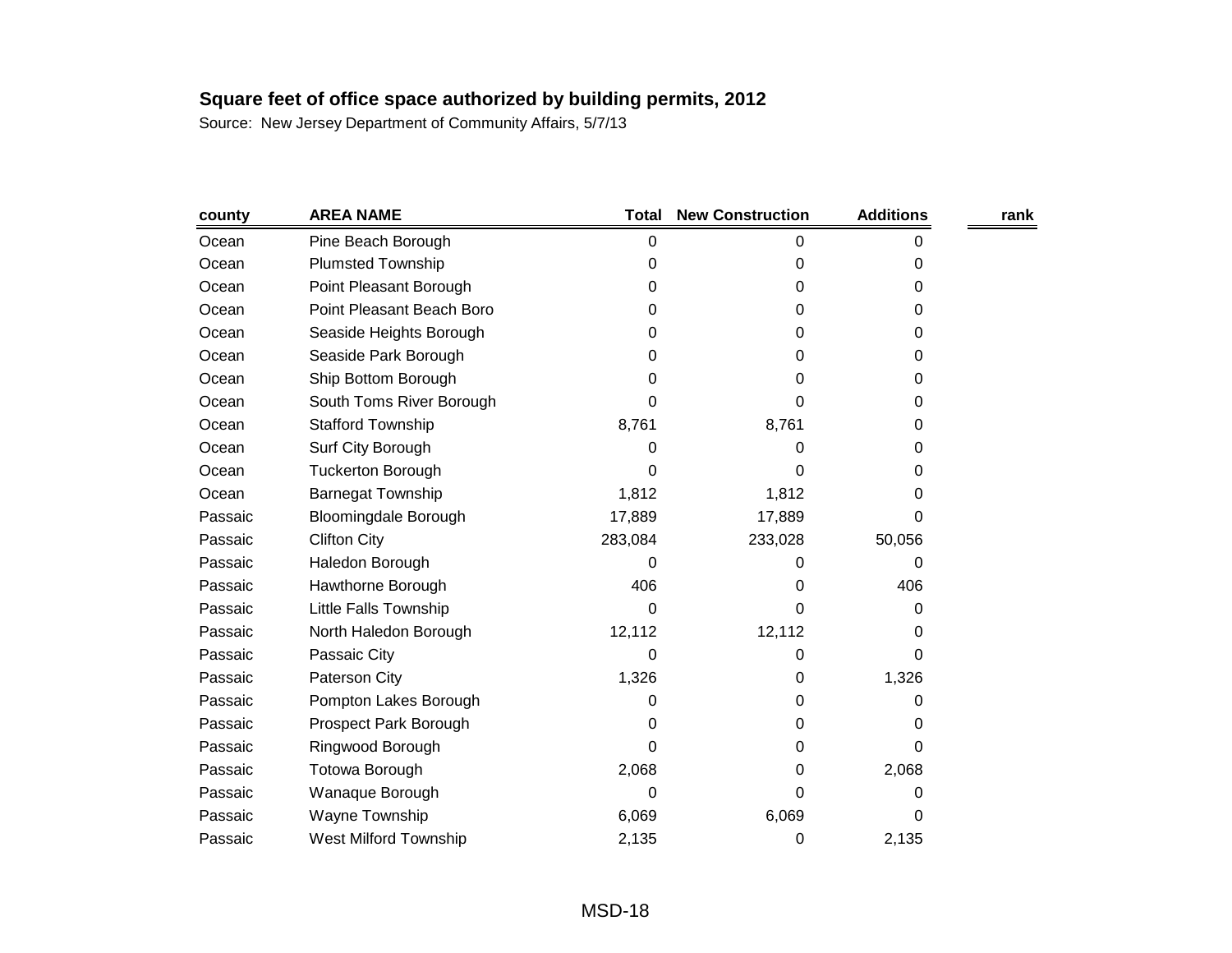| county   | <b>AREA NAME</b>                 | <b>Total</b> | <b>New Construction</b> | <b>Additions</b> | rank |
|----------|----------------------------------|--------------|-------------------------|------------------|------|
| Passaic  | Woodland Park Borough            | 30,600       | 30,600                  | 0                |      |
| Salem    | Alloway Township                 | 460          | 460                     | 0                |      |
| Salem    | Elmer Borough                    | 0            | 0                       | 0                |      |
| Salem    | Elsinboro Township               | 0            | 0                       | 0                |      |
| Salem    | Lower Alloways Creek Twp         | 0            | 0                       | 0                |      |
| Salem    | Mannington Township              | 0            | 0                       | 0                |      |
| Salem    | <b>Oldmans Township</b>          | 0            | Ω                       | 0                |      |
| Salem    | Penns Grove Borough              | 0            | 0                       | 0                |      |
| Salem    | Pennsville Township              | 4,800        | 4,800                   | 0                |      |
| Salem    | Pilesgrove Township              | 0            | 0                       | 0                |      |
| Salem    | Pittsgrove Township              | 0            | 0                       | 0                |      |
| Salem    | Quinton Township                 | 0            | 0                       | 0                |      |
| Salem    | Salem City                       | 0            | 0                       | 0                |      |
| Salem    | <b>Carneys Point Township</b>    | 0            | 0                       | 0                |      |
| Salem    | <b>Upper Pittsgrove Township</b> | 0            | 0                       | 0                |      |
| Salem    | Woodstown Borough                | 720          | 0                       | 720              |      |
| Somerset | <b>Bedminster Township</b>       | 725          | 725                     | 0                |      |
| Somerset | <b>Bernards Township</b>         | 0            | 0                       | 0                |      |
| Somerset | Bernardsville Borough            | 0            | 0                       | 0                |      |
| Somerset | Bound Brook Borough              | 0            | 0                       | 0                |      |
| Somerset | <b>Branchburg Township</b>       | 137,687      | 38,919                  | 98,768           |      |
| Somerset | <b>Bridgewater Township</b>      | 30,822       | 30,822                  | 0                |      |
| Somerset | Far Hills Borough                | O            | Ω                       | 0                |      |
| Somerset | Franklin Township                |              |                         | 0                |      |
| Somerset | Green Brook Township             | 0            | O                       | 0                |      |
| Somerset | <b>Hillsborough Township</b>     | 28,463       | 28,463                  | 0                |      |
| Somerset | Manville Borough                 | 0            | 0                       | 0                |      |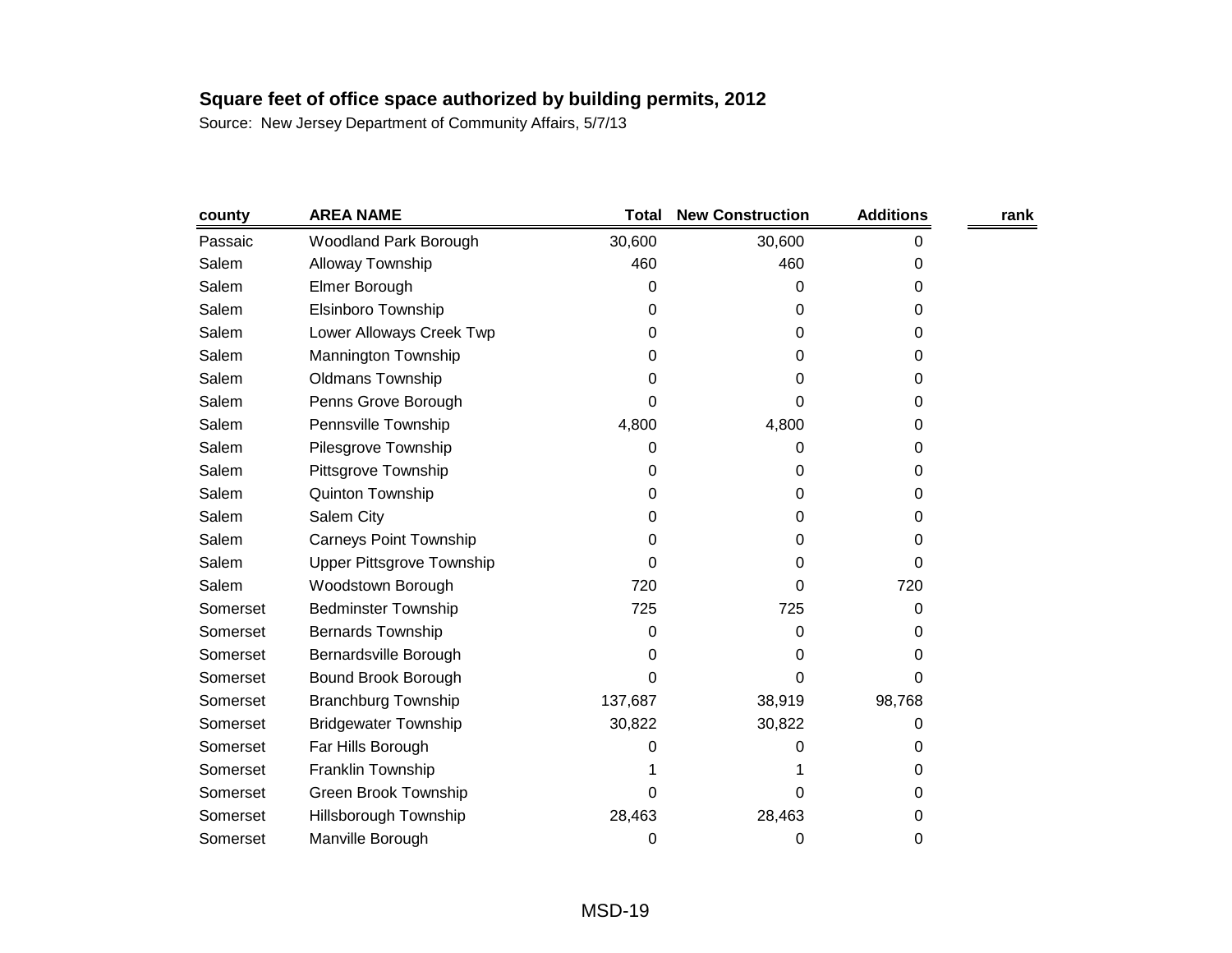| county        | <b>AREA NAME</b>             | <b>Total</b> | <b>New Construction</b> | <b>Additions</b> | rank |
|---------------|------------------------------|--------------|-------------------------|------------------|------|
| Somerset      | Millstone Borough            | 0            | 0                       | 0                |      |
| Somerset      | Montgomery Township          | 0            | 0                       | 0                |      |
| Somerset      | North Plainfield Borough     | 2,800        | 0                       | 2,800            |      |
| Somerset      | Peapack and Gladstone Boroug | 0            | 0                       | 0                |      |
| Somerset      | Raritan Borough              | 0            | 0                       | 0                |      |
| Somerset      | Rocky Hill Borough           | 0            | 0                       | 0                |      |
| Somerset      | Somerville Borough           | 4,415        | 4,335                   | 80               |      |
| Somerset      | South Bound Brook Boro       | 918          | 0                       | 918              |      |
| Somerset      | Warren Township              | 0            | 0                       | 0                |      |
| Somerset      | Watchung Borough             | 0            | 0                       | 0                |      |
| <b>Sussex</b> | Andover Borough              | 0            | 0                       | 0                |      |
| <b>Sussex</b> | Andover Township             | 0            | 0                       | 0                |      |
| <b>Sussex</b> | <b>Branchville Borough</b>   | 0            | 0                       | 0                |      |
| <b>Sussex</b> | <b>Byram Township</b>        | 0            | 0                       | 0                |      |
| <b>Sussex</b> | Frankford Township           | 0            | 0                       | 0                |      |
| <b>Sussex</b> | Franklin Borough             | 0            | 0                       | 0                |      |
| <b>Sussex</b> | Fredon Township              | 0            | 0                       | 0                |      |
| <b>Sussex</b> | Green Township               | 0            | 0                       | 0                |      |
| <b>Sussex</b> | Hamburg Borough              | 7,284        | 7,284                   | 0                |      |
| <b>Sussex</b> | Hampton Township             | 0            | 0                       | 0                |      |
| <b>Sussex</b> | Hardyston Township           | 0            | 0                       | 0                |      |
| <b>Sussex</b> | <b>Hopatcong Borough</b>     | 0            | 0                       | 0                |      |
| <b>Sussex</b> | Lafayette Township           | 0            | 0                       | 0                |      |
| <b>Sussex</b> | Montague Township            | 0            | 0                       | 0                |      |
| <b>Sussex</b> | Newton Town                  | 0            | 0                       | 0                |      |
| <b>Sussex</b> | Ogdensburg Borough           | 0            | 0                       | 0                |      |
| <b>Sussex</b> | Sandyston Township           | 0            | 0                       | 0                |      |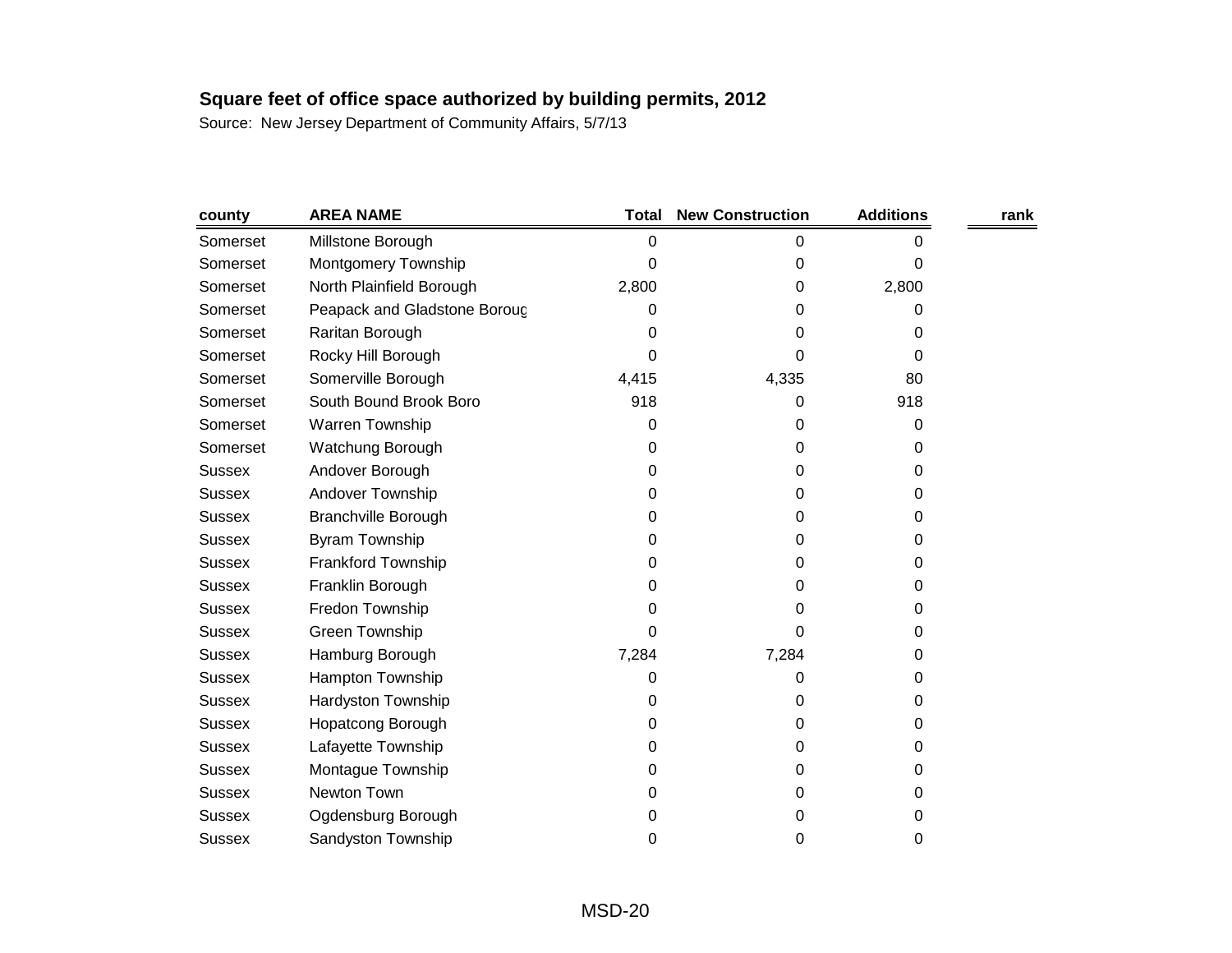| county        | <b>AREA NAME</b>                 | <b>Total</b> | <b>New Construction</b> | <b>Additions</b> | rank |
|---------------|----------------------------------|--------------|-------------------------|------------------|------|
| Sussex        | Sparta Township                  | 7,098        | 7,098                   | 0                |      |
| <b>Sussex</b> | Stanhope Borough                 | 0            | 0                       | 0                |      |
| <b>Sussex</b> | <b>Stillwater Township</b>       | 0            | 0                       | 0                |      |
| <b>Sussex</b> | Sussex Borough                   | 0            | 0                       | 0                |      |
| <b>Sussex</b> | Vernon Township                  | 9,275        | 8,699                   | 576              |      |
| <b>Sussex</b> | <b>Walpack Township</b>          | 0            | 0                       | 0                |      |
| <b>Sussex</b> | Wantage Township                 | 2,400        | 2,400                   | 0                |      |
| Union         | <b>Berkeley Heights Township</b> | 200          | 200                     | 0                |      |
| Union         | <b>Clark Township</b>            | 11,305       | 0                       | 11,305           |      |
| Union         | Cranford Township                | 28,860       | 28,860                  | 0                |      |
| Union         | <b>Elizabeth City</b>            | 6,423        | 0                       | 6,423            |      |
| Union         | Fanwood Borough                  | 0            | 0                       | 0                |      |
| Union         | Garwood Borough                  | 0            | 0                       | 0                |      |
| Union         | Hillside Township                | 664          | 664                     | 0                |      |
| Union         | Kenilworth Borough               | 142,169      | 0                       | 142,169          |      |
| Union         | Linden City                      | 118,659      | 24,000                  | 94,659           |      |
| Union         | Mountainside Borough             | 0            | 0                       | 0                |      |
| Union         | New Providence Borough           | 0            | 0                       | 0                |      |
| Union         | <b>Plainfield City</b>           | 0            | 0                       | 0                |      |
| Union         | <b>Rahway City</b>               | 0            | 0                       | 0                |      |
| Union         | Roselle Borough                  | 0            | 0                       | 0                |      |
| Union         | Roselle Park Borough             | 0            | 0                       | 0                |      |
| Union         | Scotch Plains Township           | 0            | 0                       | 0                |      |
| Union         | Springfield Township             | 3,026        | 0                       | 3,026            |      |
| Union         | <b>Summit City</b>               | 8,140        | 0                       | 8,140            |      |
| Union         | Union Township                   | 27,279       | 14,234                  | 13,045           |      |
| Union         | Westfield Town                   | 10,567       | 9,679                   | 888              |      |